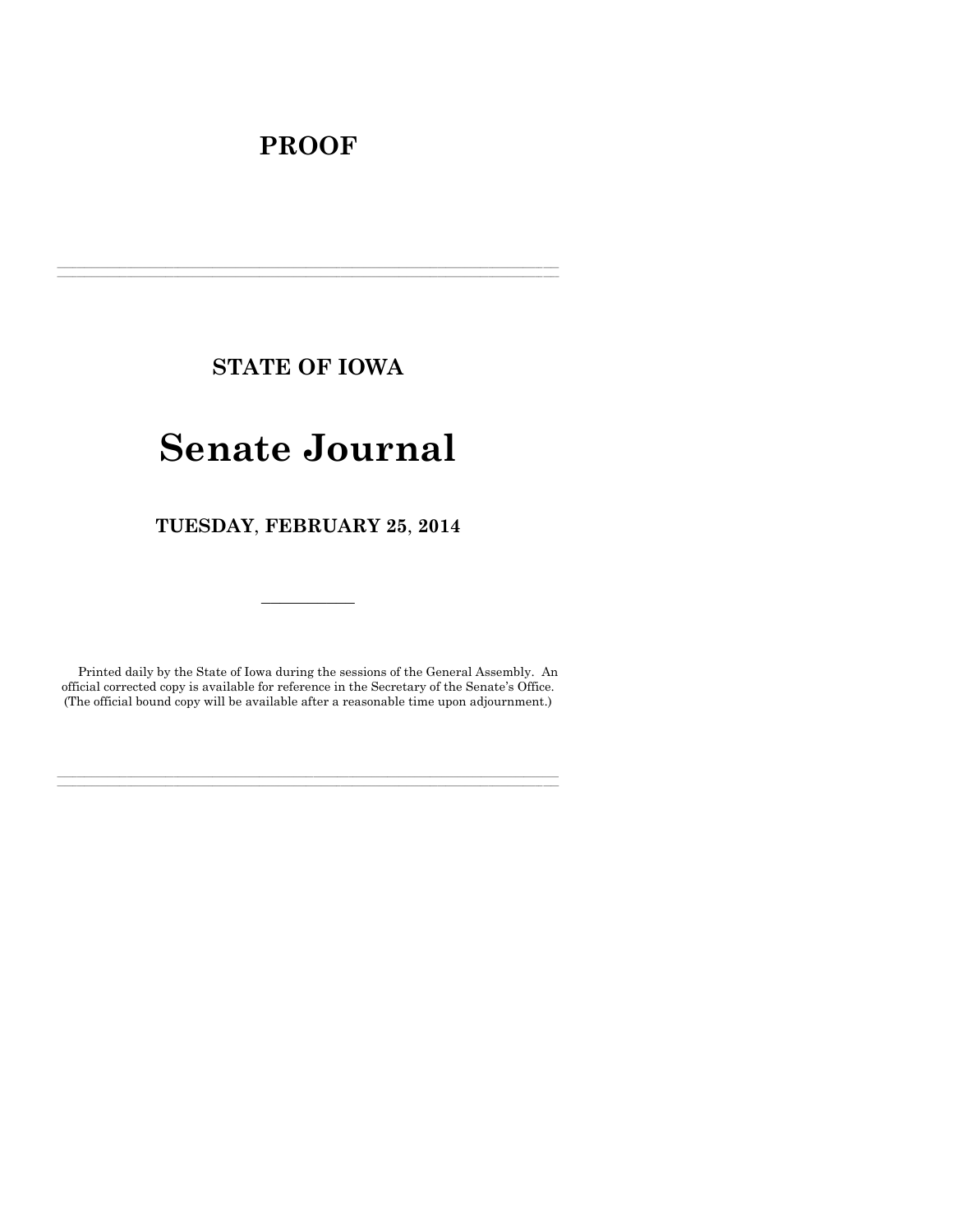# **JOURNAL OF THE SENATE**

 $\frac{1}{2}$ 

FORTY-FOURTH CALENDAR DAY TWENTY-SIXTH SESSION DAY

Senate Chamber Des Moines, Iowa, Tuesday, February 25, 2014

The Senate met in regular session at 9:04 a.m., President Jochum presiding.

Prayer was offered by Pastor Jeffrey Niles of the DeWitt Evangelical Free Church in DeWitt, Iowa. He was the guest of Senator Hart.

# PLEDGE OF ALLEGIANCE

The Pledge of Allegiance was led by Joseph Rehani and Kevin Gonzales from North High School.

The Journal of Monday, February 24, 2014, was approved.

# SPECIAL GUESTS

Senator Beall introduced to the Senate chamber the Honorable Jeff Angelo, former member of the Senate from Union County, Creston, Iowa. He was accompanied by his family.

The Senate rose and expressed its welcome.

#### RECESS

On motion of Senator Gronstal, the Senate recessed at 9:11 a.m. until 1:00 p.m.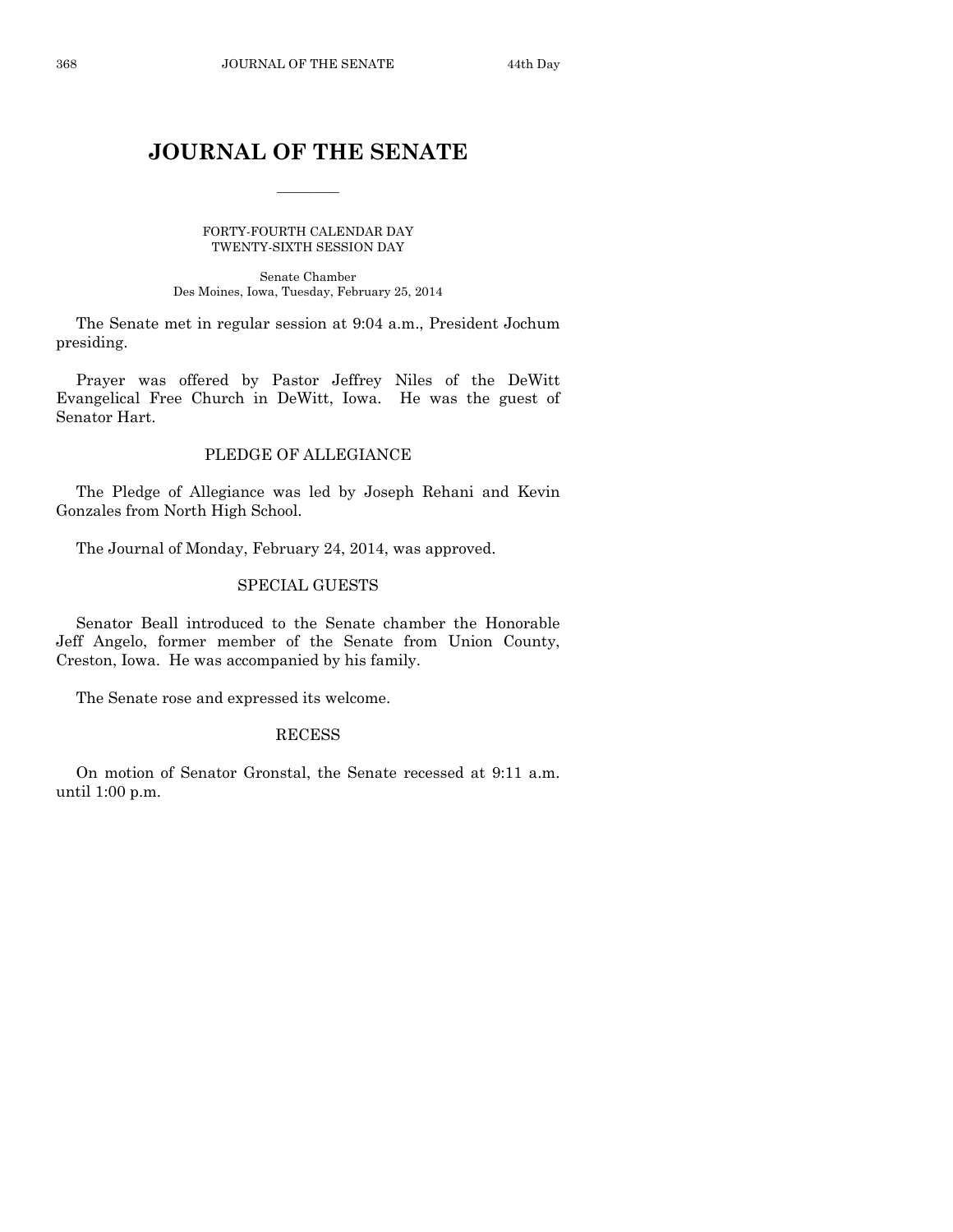# AFTERNOON SESSION

The Senate reconvened at 1:06 p.m., President Jochum presiding.

# LEAVE OF ABSENCE

Leave of absence was granted as follows:

Senator Hatch, until he arrives, on request of Senator Dotzler.

# CONSIDERATION OF BILLS (Regular Calendar)

Senator Gronstal asked and received unanimous consent to take up for consideration Senate Files 2241, 2232, 2230, 2228, 2212, 2211, and 2201.

# **[Senate File 2241](http://coolice.legis.iowa.gov/Cool-ICE/default.asp?Category=billinfo&Service=Billbook&frame=1&GA=85&hbill=SF2241)**

On motion of Senator Courtney, **[Senate File 2241](http://coolice.legis.iowa.gov/Cool-ICE/default.asp?Category=billinfo&Service=Billbook&frame=1&GA=85&hbill=SF2241)**, a bill for an act relating to restrictions on the receipt by certain felons of certain insurance proceeds and other benefits, was taken up for consideration.

Senator Courtney moved that the bill be read the last time now and placed upon its passage, which motion prevailed by a voice vote, and the bill was read the last time.

On the question "Shall the bill pass?" [\(S.F. 2241\)](http://coolice.legis.iowa.gov/Cool-ICE/default.asp?Category=billinfo&Service=Billbook&frame=1&GA=85&hbill=SF2241), the vote was:

Yeas, 49:

| Anderson     | Danielson | Horn       | Segebart |
|--------------|-----------|------------|----------|
| Beall        | Dearden   | Houser     | Seng     |
| Behn         | Dix       | Jochum     | Sinclair |
| Bertrand     | Dotzler   | Johnson    | Smith    |
| Black        | Dvorsky   | Kapucian   | Sodders  |
| Boettger     | Ernst     | Mathis     | Taylor   |
| Bolkcom      | Feenstra  | McCoy      | Whitver  |
| Bowman       | Garrett   | Petersen   | Wilhelm  |
| <b>Brase</b> | Greiner   | Quirmbach  | Zaun     |
| Breitbach    | Gronstal  | Ragan      | Zumbach  |
| Chapman      | Guth      | Rozenboom  |          |
| Chelgren     | Hart      | Schneider  |          |
| Courtney     | Hogg      | Schoenjahn |          |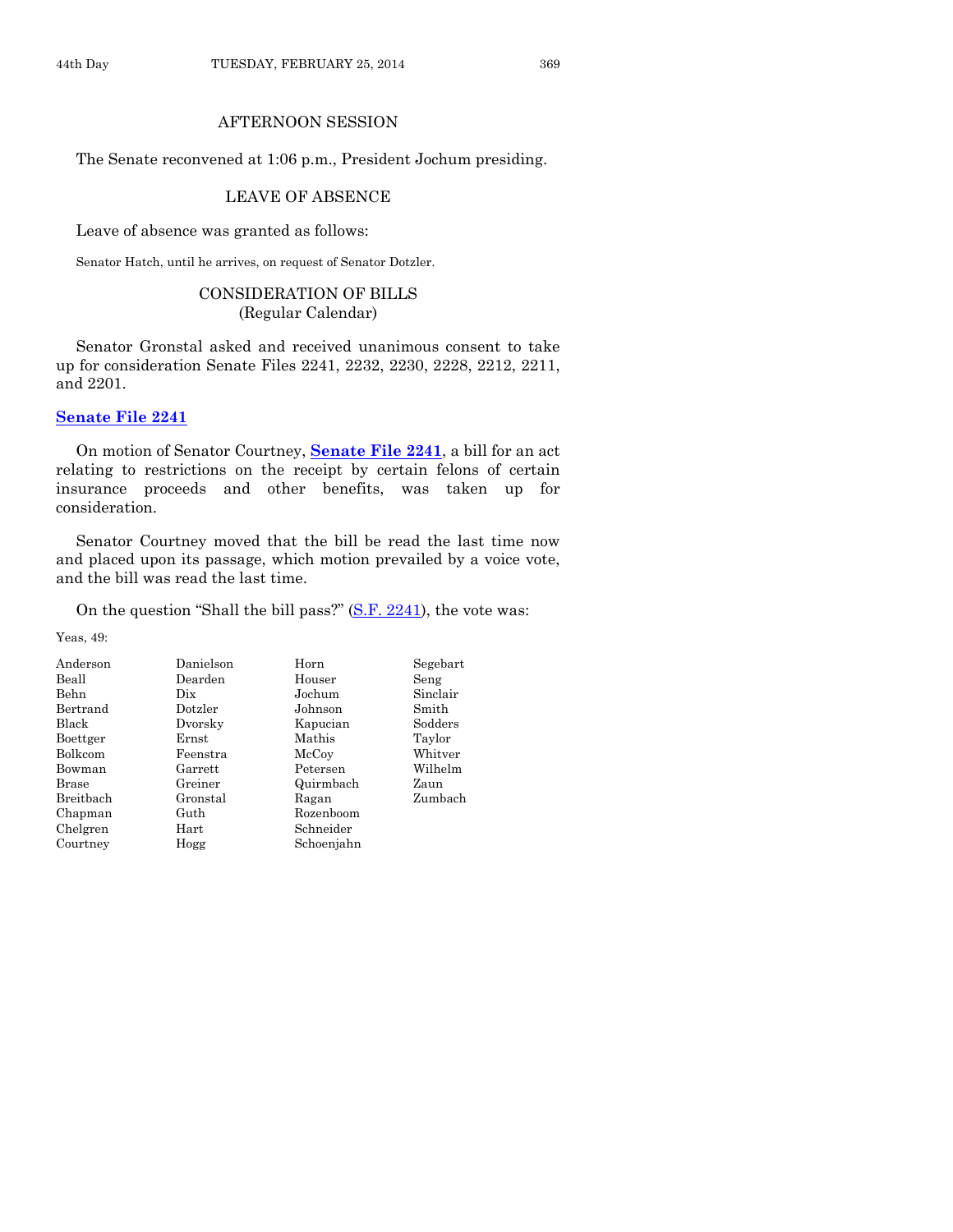Absent, 1:

Hatch

The bill, having received a constitutional majority, was declared to have passed the Senate and the title was agreed to.

# **[Senate File 2232](http://coolice.legis.iowa.gov/Cool-ICE/default.asp?Category=billinfo&Service=Billbook&frame=1&GA=85&hbill=SF2232)**

On motion of Senator Petersen, **[Senate File 2232](http://coolice.legis.iowa.gov/Cool-ICE/default.asp?Category=billinfo&Service=Billbook&frame=1&GA=85&hbill=SF2232)**, a bill for an act establishing a mass notification and emergency messaging system fund, was taken up for consideration.

Senator Petersen offered amendment S–[5006,](http://coolice.legis.iowa.gov/Cool-ICE/default.asp?Category=billinfo&Service=Billbook&frame=1&GA=85&hbill=S5006) filed by her on February 20, 2014, to page 1 and amending the title page of the bill, and moved its adoption.

Amendment  $S-5006$  $S-5006$  was adopted by a voice vote.

Senator Petersen offered amendment S-[5017,](http://coolice.legis.iowa.gov/Cool-ICE/default.asp?Category=billinfo&Service=Billbook&frame=1&GA=85&hbill=S5017) filed by her from the floor to pages 2 and 3 of the bill, and moved its adoption.

Amendment  $S-5017$  $S-5017$  was adopted by a voice vote.

Senator Petersen moved that the bill be read the last time now and placed upon its passage, which motion prevailed by a voice vote, and the bill was read the last time.

On the question "Shall the bill pass?" [\(S.F. 2232\)](http://coolice.legis.iowa.gov/Cool-ICE/default.asp?Category=billinfo&Service=Billbook&frame=1&GA=85&hbill=SF2232), the vote was:

Yeas, 47:

| Anderson     | Danielson | Hogg      | Schneider  |
|--------------|-----------|-----------|------------|
| Beall        | Dearden   | Horn      | Schoenjahn |
| Behn         | Dix       | Houser    | Segebart   |
| Bertrand     | Dotzler   | Jochum    | Seng       |
| Black        | Dvorsky   | Johnson   | Sinclair   |
| Bolkcom      | Ernst     | Kapucian  | Smith      |
| Bowman       | Feenstra  | Mathis    | Sodders    |
| <b>Brase</b> | Garrett   | McCoy     | Taylor     |
| Breithach    | Greiner   | Petersen  | Whitver    |
| Chapman      | Gronstal  | Quirmbach | Wilhelm    |
| Chelgren     | Guth      | Ragan     | Zumbach    |
| Courtney     | Hart      | Rozenboom |            |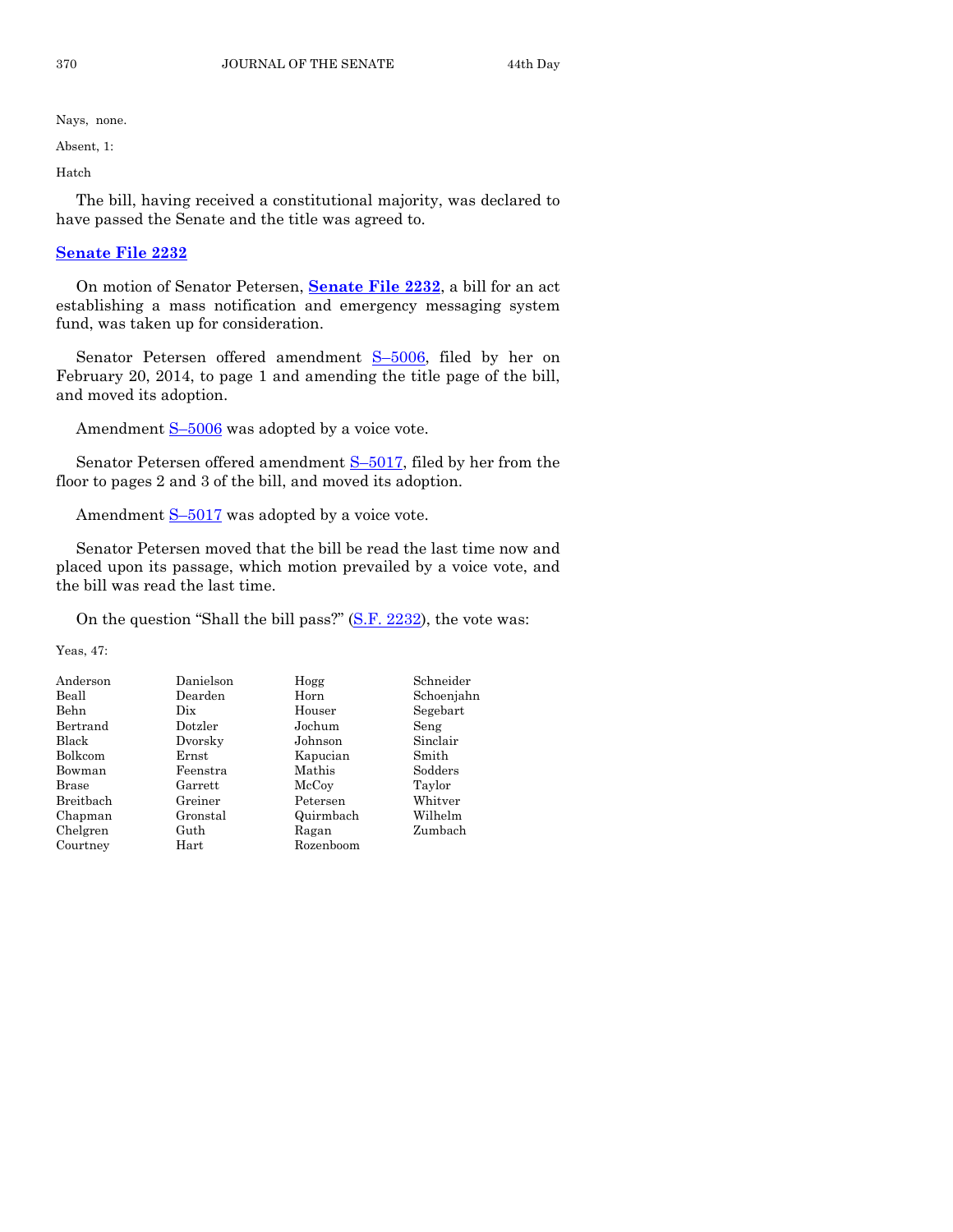| Nays, $2$ : |      |
|-------------|------|
| Boettger    | Zaun |
| Absent, 1:  |      |
| Hatch       |      |

The bill, having received a constitutional majority, was declared to have passed the Senate and the title, as amended, was agreed to.

# **[Senate File 2230](http://coolice.legis.iowa.gov/Cool-ICE/default.asp?Category=billinfo&Service=Billbook&frame=1&GA=85&hbill=SF2230)**

On motion of Senator Mathis, **[Senate File 2230](http://coolice.legis.iowa.gov/Cool-ICE/default.asp?Category=billinfo&Service=Billbook&frame=1&GA=85&hbill=SF2230)**, a bill for an act relating to education by providing technical corrections to revise references and to adjust language to reflect current state school finance practices, revising references to an accrediting agency, reestablishing a rulemaking provision relating to the beginning teacher mentoring and induction program, and providing for disposition and sale of certain school district property, was taken up for consideration.

Senator Mathis moved that the bill be read the last time now and placed upon its passage, which motion prevailed by a voice vote, and the bill was read the last time.

On the question "Shall the bill pass?" [\(S.F. 2230\)](http://coolice.legis.iowa.gov/Cool-ICE/default.asp?Category=billinfo&Service=Billbook&frame=1&GA=85&hbill=SF2230), the vote was:

Yeas, 50:

| Anderson       | Danielson | Hogg      | Schoenjahn |
|----------------|-----------|-----------|------------|
| Beall          | Dearden   | Horn      | Segebart   |
| Behn           | Dix       | Houser    | Seng       |
| Bertrand       | Dotzler   | Jochum    | Sinclair   |
| Black          | Dvorsky   | Johnson   | Smith      |
| Boettger       | Ernst     | Kapucian  | Sodders    |
| <b>Bolkcom</b> | Feenstra  | Mathis    | Taylor     |
| Bowman         | Garrett   | McCoy     | Whitver    |
| <b>Brase</b>   | Greiner   | Petersen  | Wilhelm    |
| Breithach      | Gronstal  | Quirmbach | Zaun       |
| Chapman        | Guth      | Ragan     | Zumbach    |
| Chelgren       | Hart      | Rozenboom |            |
| Courtney       | Hatch     | Schneider |            |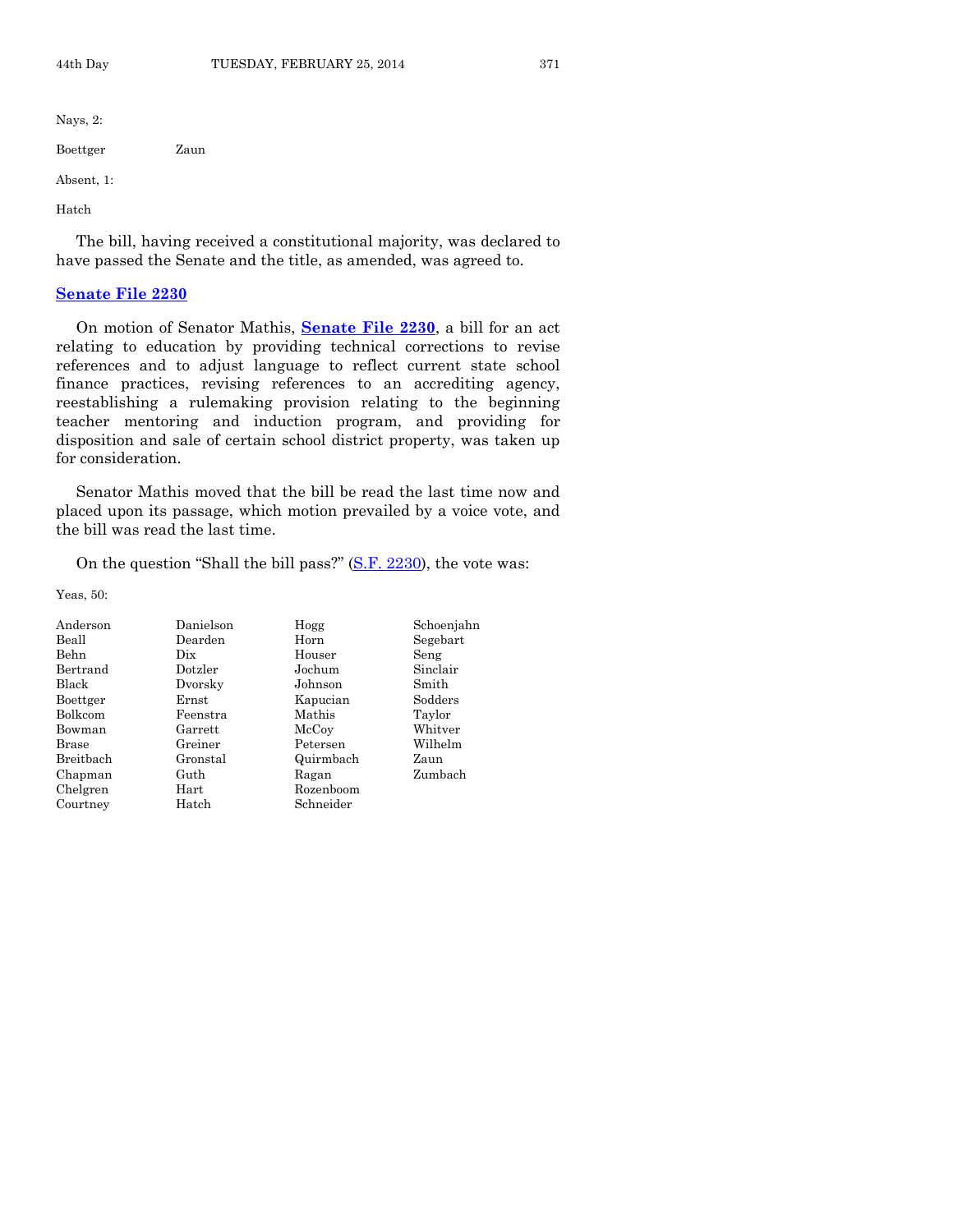Absent, none.

The bill, having received a constitutional majority, was declared to have passed the Senate and the title was agreed to.

# **[Senate File 2228](http://coolice.legis.iowa.gov/Cool-ICE/default.asp?Category=billinfo&Service=Billbook&frame=1&GA=85&hbill=SF2228)**

On motion of Senator Bowman, **[Senate File 2228](http://coolice.legis.iowa.gov/Cool-ICE/default.asp?Category=billinfo&Service=Billbook&frame=1&GA=85&hbill=SF2228)**, a bill for an act allowing a person with a special minor's license to drive to a school for the purpose of participating in extracurricular activities conducted under a sharing agreement with the student's school of enrollment, was taken up for consideration.

Senator Bowman moved that the bill be read the last time now and placed upon its passage, which motion prevailed by a voice vote, and the bill was read the last time.

On the question "Shall the bill pass?" [\(S.F. 2228\)](http://coolice.legis.iowa.gov/Cool-ICE/default.asp?Category=billinfo&Service=Billbook&frame=1&GA=85&hbill=SF2228), the vote was:

Yeas, 50:

| Anderson  | Danielson | Hogg      | Schoenjahn |
|-----------|-----------|-----------|------------|
| Beall     | Dearden   | Horn      | Segebart   |
| Behn      | Dix       | Houser    | Seng       |
| Bertrand  | Dotzler   | Jochum    | Sinclair   |
| Black     | Dvorsky   | Johnson   | Smith      |
| Boettger  | Ernst     | Kapucian  | Sodders    |
| Bolkcom   | Feenstra  | Mathis    | Taylor     |
| Bowman    | Garrett   | McCoy     | Whitver    |
| Brase     | Greiner   | Petersen  | Wilhelm    |
| Breitbach | Gronstal  | Quirmbach | Zaun       |
| Chapman   | Guth      | Ragan     | Zumbach    |
| Chelgren  | Hart      | Rozenboom |            |
| Courtney  | Hatch     | Schneider |            |

Nays, none.

Absent, none.

The bill, having received a constitutional majority, was declared to have passed the Senate and the title was agreed to.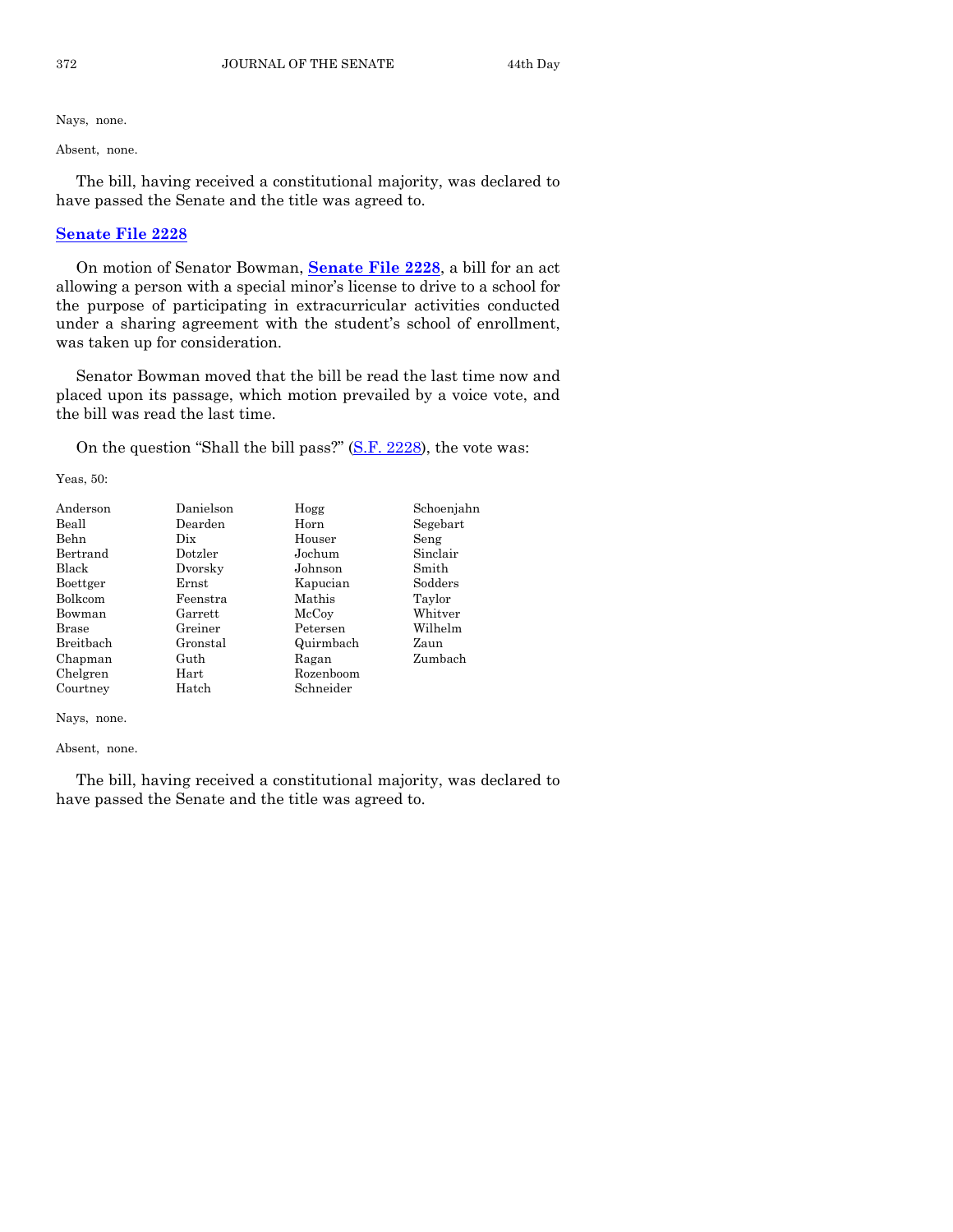# **[Senate File 2212](http://coolice.legis.iowa.gov/Cool-ICE/default.asp?Category=billinfo&Service=Billbook&frame=1&GA=85&hbill=SF2212)**

On motion of Senator Dearden, **[Senate File 2212](http://coolice.legis.iowa.gov/Cool-ICE/default.asp?Category=billinfo&Service=Billbook&frame=1&GA=85&hbill=SF2212)**, a bill for an act relating to land disposal of yard waste, was taken up for consideration.

Senator Dearden moved that the bill be read the last time now and placed upon its passage, which motion prevailed by a voice vote, and the bill was read the last time.

On the question "Shall the bill pass?" [\(S.F. 2212\)](http://coolice.legis.iowa.gov/Cool-ICE/default.asp?Category=billinfo&Service=Billbook&frame=1&GA=85&hbill=SF2212), the vote was:

Yeas, 50:

| Anderson     | Danielson | Hogg      | Schoenjahn |
|--------------|-----------|-----------|------------|
| Beall        | Dearden   | Horn      | Segebart   |
| Behn         | Dix.      | Houser    | Seng       |
| Bertrand     | Dotzler   | Jochum    | Sinclair   |
| Black        | Dvorsky   | Johnson   | Smith      |
| Boettger     | Ernst     | Kapucian  | Sodders    |
| Bolkcom      | Feenstra  | Mathis    | Taylor     |
| Bowman       | Garrett   | McCoy     | Whitver    |
| <b>Brase</b> | Greiner   | Petersen  | Wilhelm    |
| Breitbach    | Gronstal  | Quirmbach | Zaun       |
| Chapman      | Guth      | Ragan     | Zumbach    |
| Chelgren     | Hart      | Rozenboom |            |
| Courtney     | Hatch     | Schneider |            |
|              |           |           |            |

Nays, none.

Absent, none.

The bill, having received a constitutional majority, was declared to have passed the Senate and the title was agreed to.

#### **[Senate File 2211](http://coolice.legis.iowa.gov/Cool-ICE/default.asp?Category=billinfo&Service=Billbook&frame=1&GA=85&hbill=SF2211)**

On motion of Senator Hogg, **[Senate File 2211](http://coolice.legis.iowa.gov/Cool-ICE/default.asp?Category=billinfo&Service=Billbook&frame=1&GA=85&hbill=SF2211)**, a bill for an act relating to the civil commitment of a sexually violent predator, was taken up for consideration.

Senator Hogg moved that the bill be read the last time now and placed upon its passage, which motion prevailed by a voice vote, and the bill was read the last time.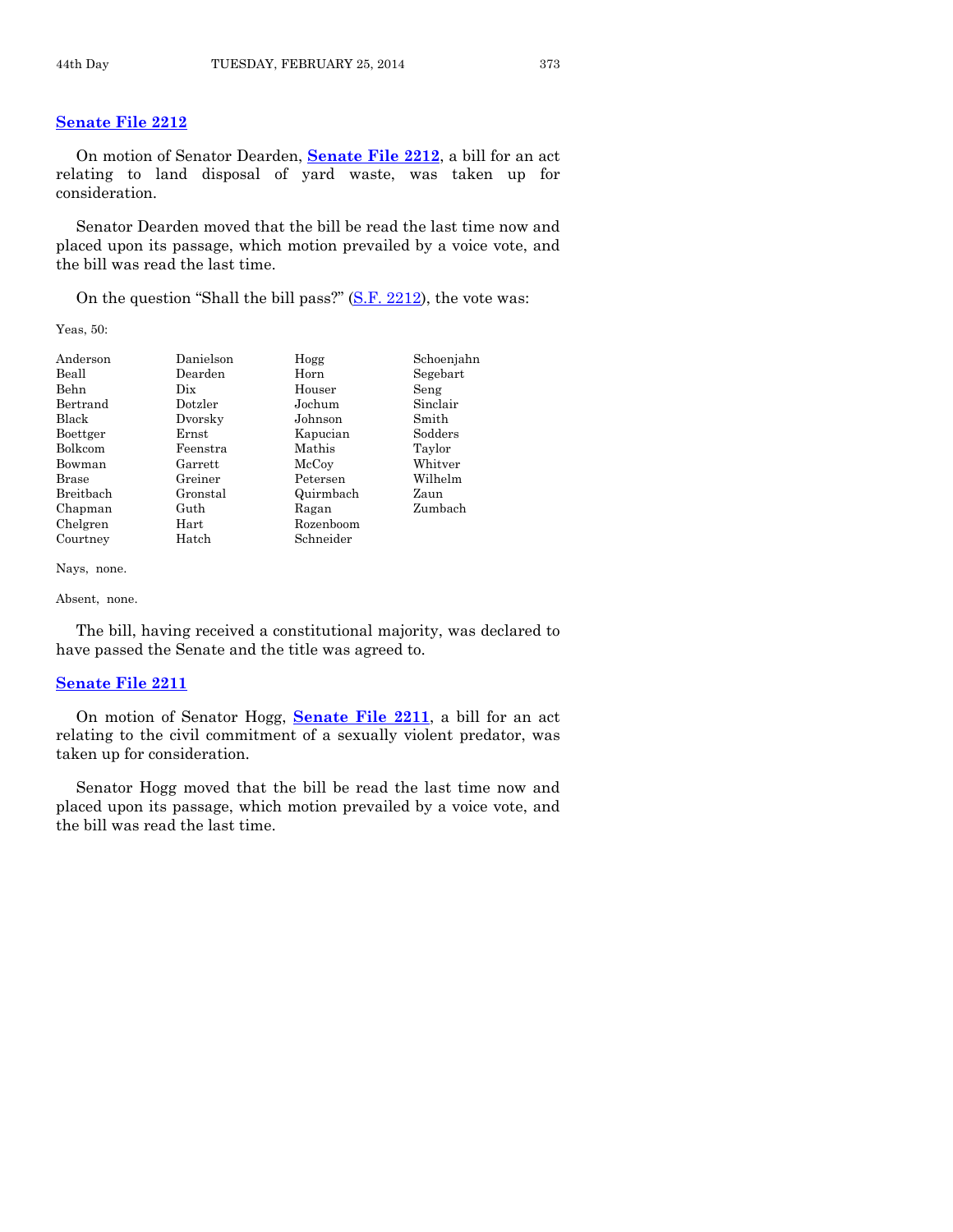# On the question "Shall the bill pass?" [\(S.F. 2211\)](http://coolice.legis.iowa.gov/Cool-ICE/default.asp?Category=billinfo&Service=Billbook&frame=1&GA=85&hbill=SF2211), the vote was:

Yeas, 50:

| Anderson     | Danielson | Hogg      | Schoenjahn |
|--------------|-----------|-----------|------------|
| Beall        | Dearden   | Horn      | Segebart   |
| Behn         | Dix       | Houser    | Seng       |
| Bertrand     | Dotzler   | Jochum    | Sinclair   |
| <b>Black</b> | Dvorsky   | Johnson   | Smith      |
| Boettger     | Ernst     | Kapucian  | Sodders    |
| Bolkcom      | Feenstra  | Mathis    | Taylor     |
| Bowman       | Garrett   | McCoy     | Whitver    |
| <b>Brase</b> | Greiner   | Petersen  | Wilhelm    |
| Breithach    | Gronstal  | Quirmbach | Zaun       |
| Chapman      | Guth      | Ragan     | Zumbach    |
| Chelgren     | Hart      | Rozenboom |            |
| Courtney     | Hatch     | Schneider |            |

Nays, none.

#### Absent, none.

The bill, having received a constitutional majority, was declared to have passed the Senate and the title was agreed to.

#### **[Senate File 2201](http://coolice.legis.iowa.gov/Cool-ICE/default.asp?Category=billinfo&Service=Billbook&frame=1&GA=85&hbill=SF2201)**

On motion of Senator Hogg, **[Senate File 2201](http://coolice.legis.iowa.gov/Cool-ICE/default.asp?Category=billinfo&Service=Billbook&frame=1&GA=85&hbill=SF2201)**, a bill for an act relating to kidnapping, and providing penalties, was taken up for consideration.

Senator Hogg offered amendment  $S$ –[5016,](http://coolice.legis.iowa.gov/Cool-ICE/default.asp?Category=billinfo&Service=Billbook&frame=1&GA=85&hbill=S5016) filed by him from the floor to page 1 of the bill, and moved its adoption.

Amendment  $S-5016$  $S-5016$  was adopted by a voice vote.

Senator Hogg moved that the bill be read the last time now and placed upon its passage, which motion prevailed by a voice vote, and the bill was read the last time.

On the question "Shall the bill pass?" [\(S.F. 2201\)](http://coolice.legis.iowa.gov/Cool-ICE/default.asp?Category=billinfo&Service=Billbook&frame=1&GA=85&hbill=SF2201), the vote was:

Yeas, 50:

| Anderson | Danielson | Hogg   | Scho  |
|----------|-----------|--------|-------|
| Beall    | Dearden   | Horn   | Sege  |
| Behn     | Dix       | Houser | Seng  |
| Bertrand | Dotzler   | Jochum | Sincl |

Anderson Danielson Hogg Schoenjahn

```
Dearden Horn Segebart
Dotzler Jochum Sinclair
```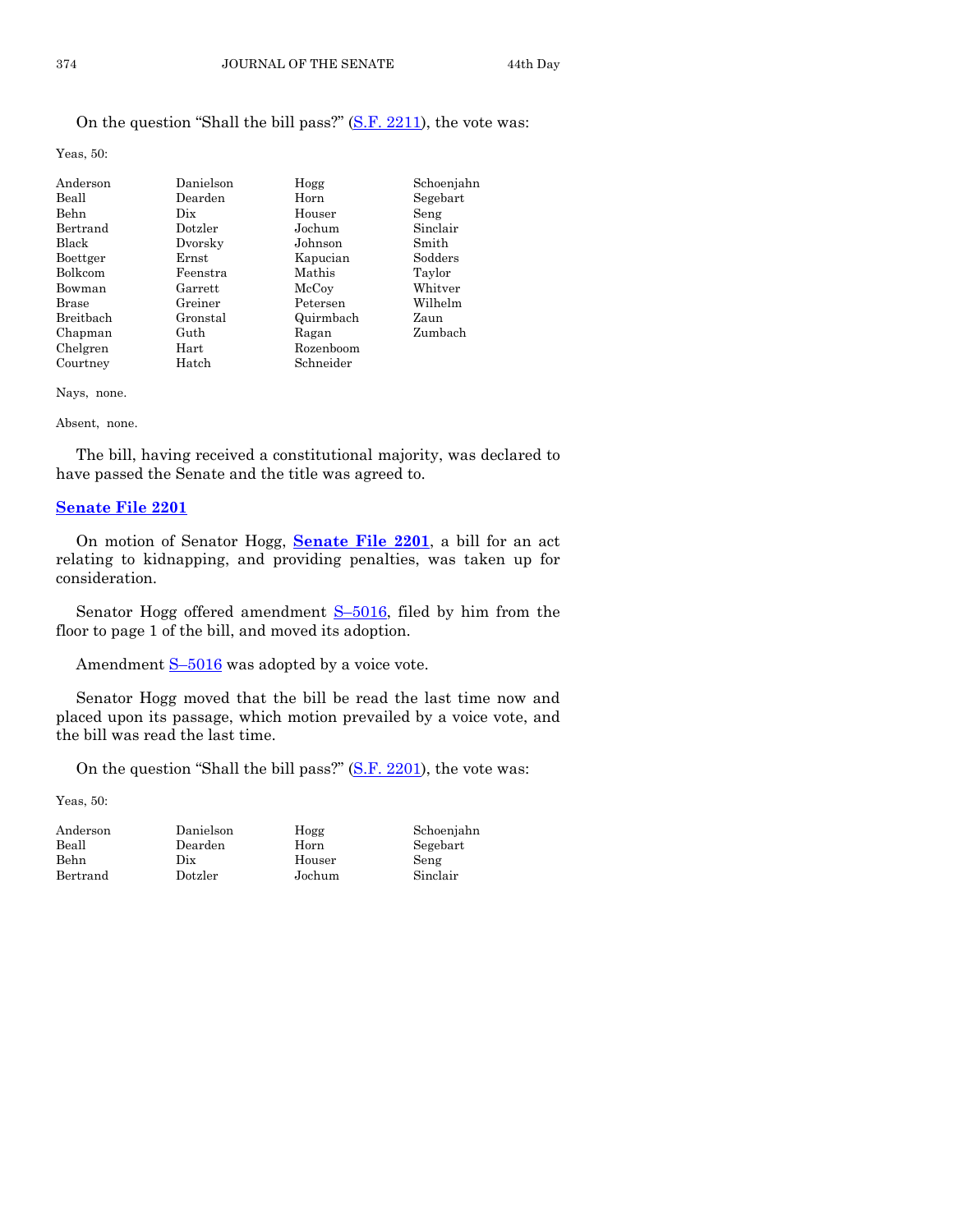| Black        | Dvorsky    | Johnson   | Smith   |
|--------------|------------|-----------|---------|
| Boettger     | Ernst      | Kapucian  | Sodders |
| Bolkcom      | Feenstra   | Mathis    | Taylor  |
| Bowman       | Garrett    | McCoy     | Whitver |
| <b>Brase</b> | Greiner    | Petersen  | Wilhelm |
| Breitbach    | Gronstal   | Quirmbach | Zaun    |
| Chapman      | Guth       | Ragan     | Zumbach |
| Chelgren     | $\rm Hart$ | Rozenboom |         |
| Courtney     | Hatch      | Schneider |         |

Absent, none.

The bill, having received a constitutional majority, was declared to have passed the Senate and the title was agreed to.

#### IMMEDIATELY MESSAGED

Senator Gronstal asked and received unanimous consent that **Senate Files 2201**, **2211**, **2212**, **2228**, **2230**, **2232**, and **2241** be **immediately messaged** to the House.

#### RECESS

On motion of Senator Gronstal, the Senate recessed at 1:56 p.m. until 3:00 p.m.

#### **APPENDIX—1**

# CERTIFICATES OF RECOGNITION

The Secretary of the Senate issued the following certificates of recognition:

Robert Struble, Burlington – For celebrating his 75th birthday. Senator Courtney.

Darlene Todd, Burlington – For celebrating her 80<sup>th</sup> birthday. Senator Courtney.

#### INTRODUCTION OF BILLS

**[Senate File 2324](http://coolice.legis.iowa.gov/Cool-ICE/default.asp?Category=billinfo&Service=Billbook&frame=1&GA=85&hbill=SF2324)**, by committee on Economic Growth, a bill for an act providing for the expansion of the availability of broadband access across the state, and including income tax credits and property tax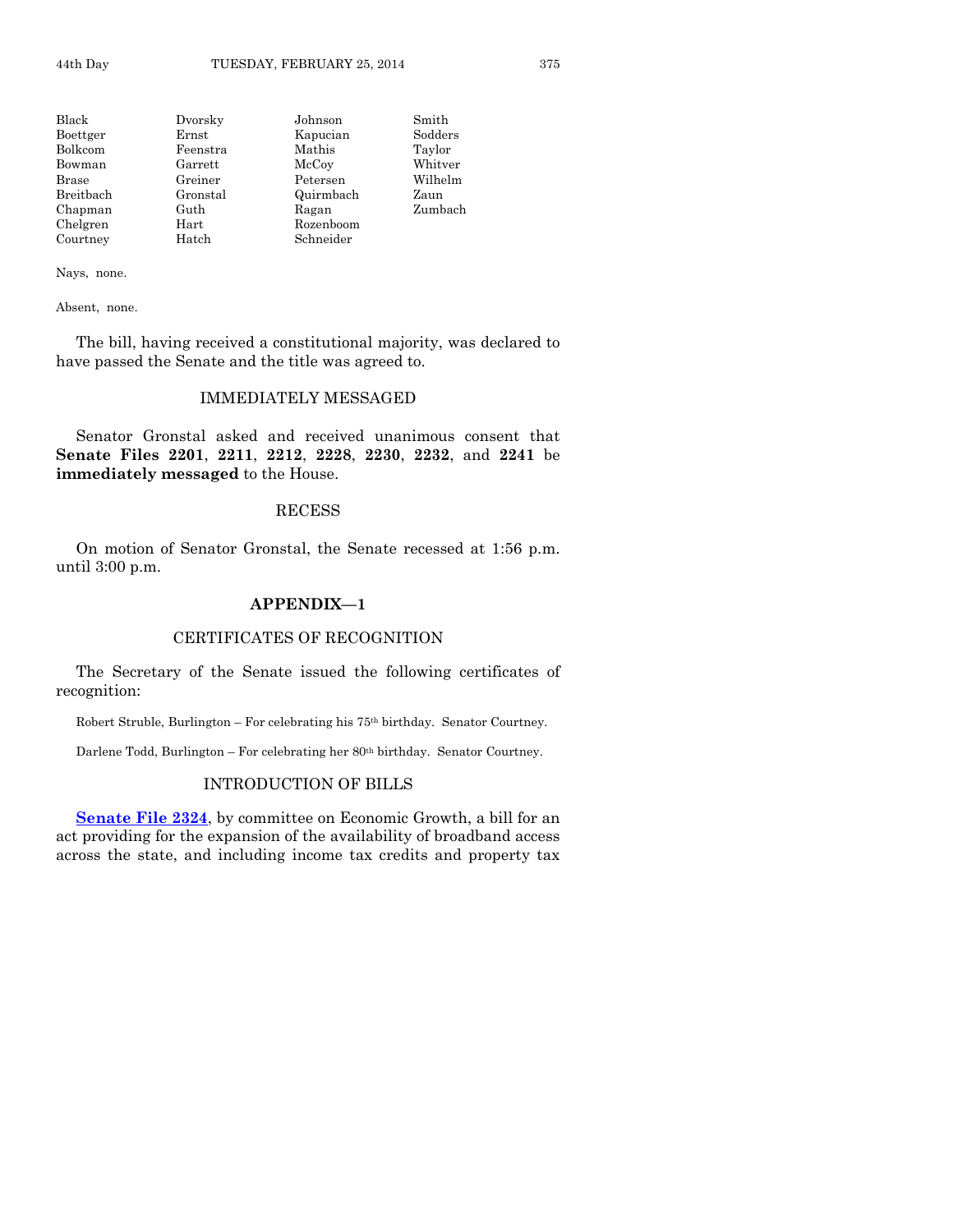exemptions for broadband infrastructure installations and making appropriations.

Read first time under Rule 28 and **placed on calendar**.

**[Senate File 2325](http://coolice.legis.iowa.gov/Cool-ICE/default.asp?Category=billinfo&Service=Billbook&frame=1&GA=85&hbill=SF2325)**, by committee on Transportation, a bill for an act relating to matters under the purview of the department of transportation.

Read first time under Rule 28 and **placed on calendar**.

**[Senate File 2326](http://coolice.legis.iowa.gov/Cool-ICE/default.asp?Category=billinfo&Service=Billbook&frame=1&GA=85&hbill=SF2326)**, by Hart, a bill for an act modifying the number and qualification of cities that may participate in the targeted jobs withholding tax credit program.

Read first time under Rule 28 and referred to committee on **Ways and Means**.

# SUBCOMMITTEE ASSIGNMENTS

#### **[Senate File 2236](http://coolice.legis.iowa.gov/Cool-ICE/default.asp?Category=billinfo&Service=Billbook&frame=1&GA=85&hbill=SF2236)**

ECONOMIC GROWTH: Sodders, Chair; Chelgren and Hatch

#### **[Senate File 2246](http://coolice.legis.iowa.gov/Cool-ICE/default.asp?Category=billinfo&Service=Billbook&frame=1&GA=85&hbill=SF2246)**

ECONOMIC GROWTH: Sodders, Chair; Chelgren and Hatch

#### **[House File 2192](http://coolice.legis.iowa.gov/Cool-ICE/default.asp?Category=billinfo&Service=Billbook&frame=1&GA=85&hbill=HF2192)**

ECONOMIC GROWTH: Taylor, Chair; Chelgren and Hart

#### FINAL COMMITTEE REPORTS OF BILL ACTION

#### **ECONOMIC GROWTH**

**Bill Title:** [\\*SENATE FILE 2324](http://coolice.legis.iowa.gov/Cool-ICE/default.asp?Category=billinfo&Service=Billbook&frame=1&GA=85&hbill=SF2324) [\(SSB 3119\)](http://coolice.legis.iowa.gov/Cool-ICE/default.asp?Category=billinfo&Service=Billbook&frame=1&GA=85&hbill=SSB3119), a bill for an act providing for the expansion of the availability of broadband access across the state, and including income tax credits and property tax exemptions for broadband infrastructure installations and making appropriations.

**Recommendation:** APPROVED COMMITTEE BILL.

**Final Vote:** Ayes, 12: Sodders, Bowman, Behn, Danielson, Dotzler, Hart, Hatch, Mathis, Schneider, Taylor, Whitver, and Wilhelm. Nays, none. Absent, 3: Bertrand, Chelgren, and Houser.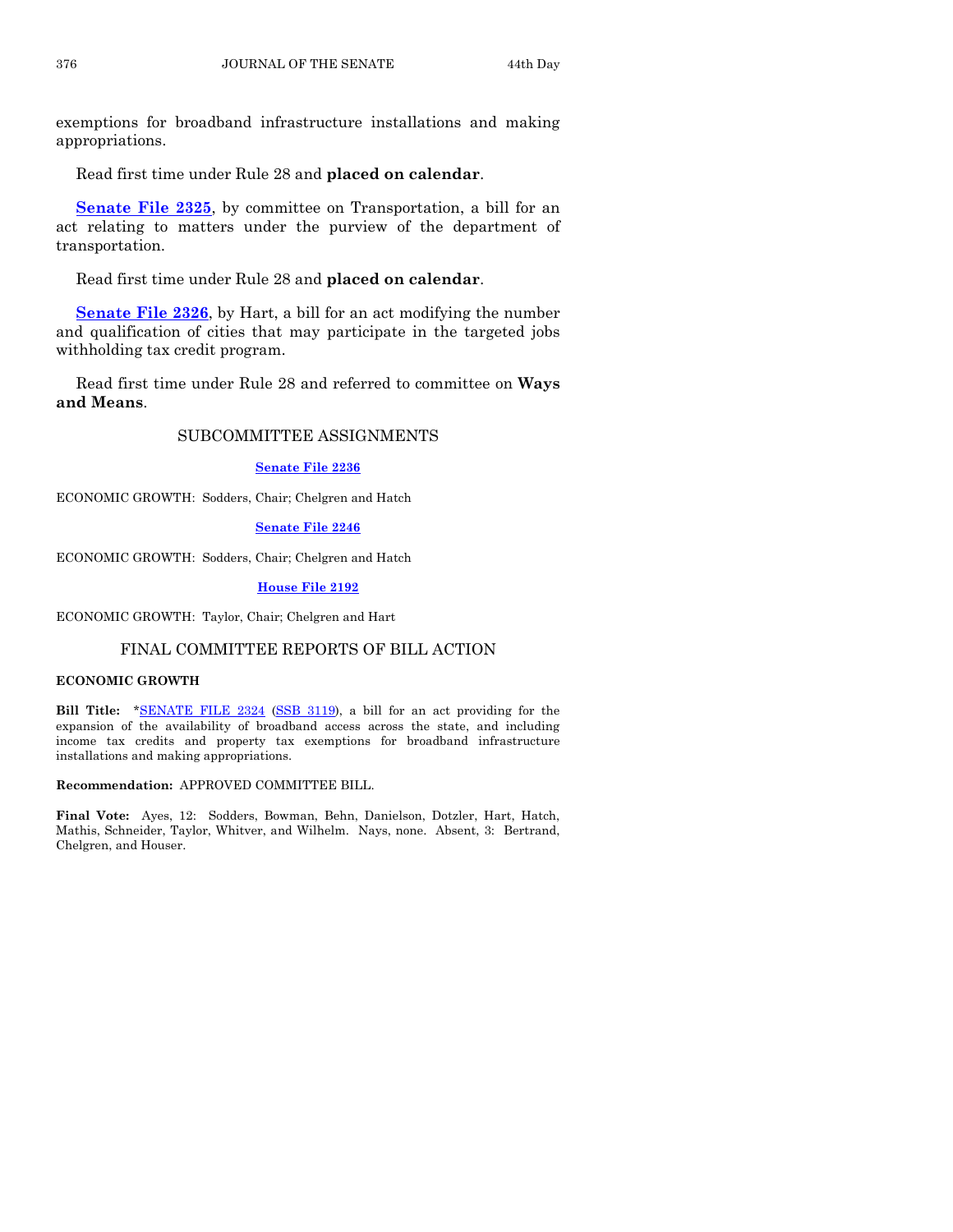#### **Fiscal Note:** NOT REQUIRED UNDER JOINT RULE 17.

\*Pursuant to Rule 40, the Legislative Services Agency reported nonsubstantive changes to the members of the Economic Growth Committee on Senate [File 2324,](http://coolice.legis.iowa.gov/Cool-ICE/default.asp?Category=billinfo&Service=Billbook&frame=1&GA=85&hbill=SF2324) and they were attached to the committee report.

#### **TRANSPORTATION**

**Bill Title:** [\\*SENATE FILE 2325](http://coolice.legis.iowa.gov/Cool-ICE/default.asp?Category=billinfo&Service=Billbook&frame=1&GA=85&hbill=SF2325) [\(SSB 3110\)](http://coolice.legis.iowa.gov/Cool-ICE/default.asp?Category=billinfo&Service=Billbook&frame=1&GA=85&hbill=SSB3110), a bill for an act relating to matters under the purview of the department of transportation.

#### **Recommendation:** APPROVED COMMITTEE BILL.

**Final Vote:** Ayes, 9: Bowman, Beall, Kapucian, Behn, Brase, Breitbach, Danielson, Taylor, and Zumbach. Nays, 3: Dearden, Dvorsky, and McCoy. Absent, 1: Feenstra.

#### **Fiscal Note:** NOT REQUIRED UNDER JOINT RULE 17.

\*Pursuant to Rule 40, the Legislative Services Agency reported nonsubstantive changes to the members of the Transportation Committee on Senate [File 2325,](http://coolice.legis.iowa.gov/Cool-ICE/default.asp?Category=billinfo&Service=Billbook&frame=1&GA=85&hbill=SF2325) and they were attached to the committee report.

#### RECONVENED

The Senate reconvened at 3:06 p.m., President Jochum presiding.

# QUORUM CALL

Senator Gronstal requested a nonrecord roll call to determine that a quorum was present.

The vote revealed 45 present, 5 absent, and a quorum present.

# CONSIDERATION OF BILLS (Regular Calendar)

Senator Gronstal asked and received unanimous consent to take up for consideration Senate Files 2206 and 2205.

#### **[Senate File 2206](http://coolice.legis.iowa.gov/Cool-ICE/default.asp?Category=billinfo&Service=Billbook&frame=1&GA=85&hbill=SF2206)**

On motion of Senator Taylor, **[Senate File 2206](http://coolice.legis.iowa.gov/Cool-ICE/default.asp?Category=billinfo&Service=Billbook&frame=1&GA=85&hbill=SF2206)**, a bill for an act concerning the Iowa finance authority in regard to the title guaranty program and private activity bonds, was taken up for consideration.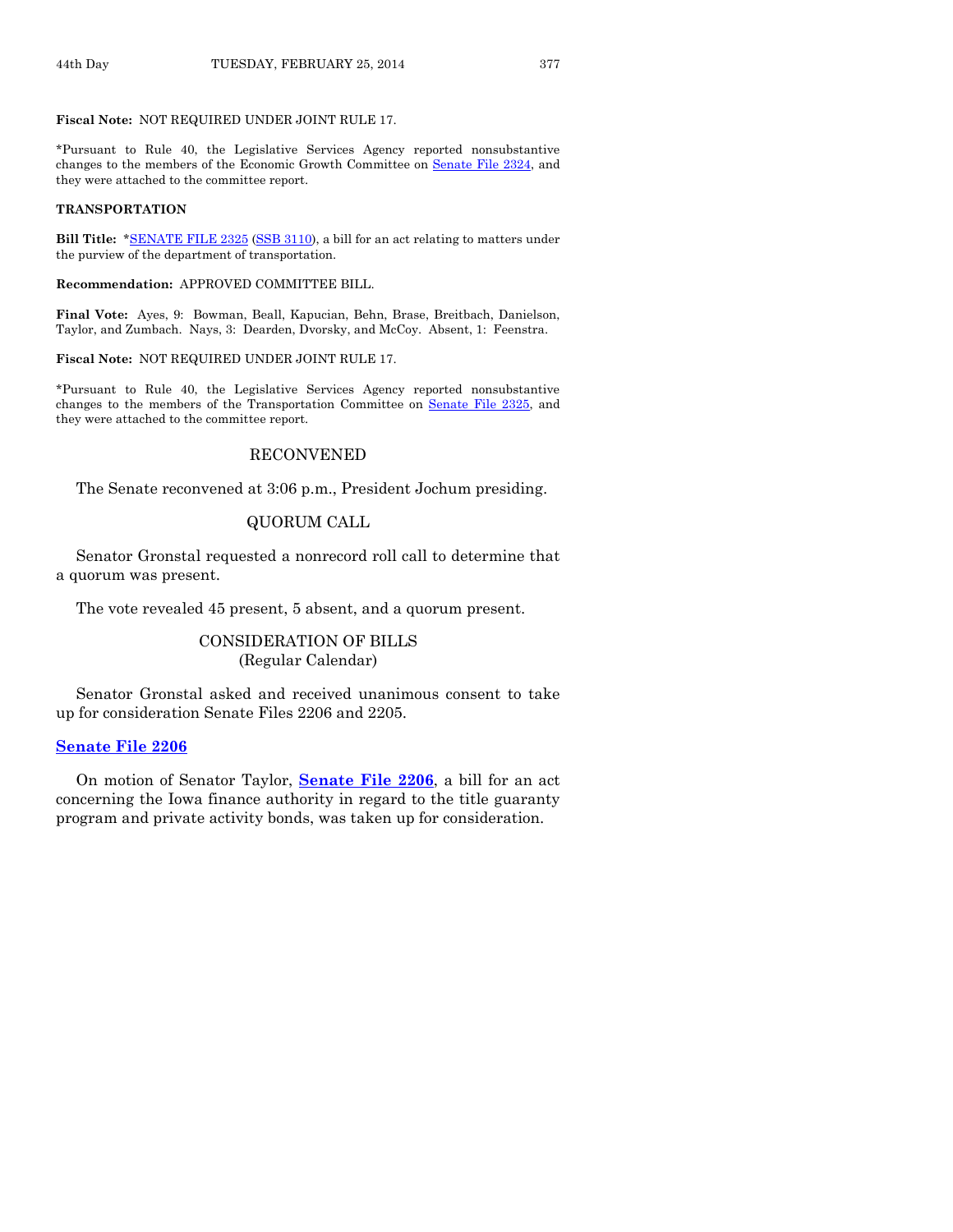Senator Taylor moved that the bill be read the last time now and placed upon its passage, which motion prevailed by a voice vote, and the bill was read the last time.

On the question "Shall the bill pass?" [\(S.F. 2206\)](http://coolice.legis.iowa.gov/Cool-ICE/default.asp?Category=billinfo&Service=Billbook&frame=1&GA=85&hbill=SF2206), the vote was:

Yeas, 50:

| Anderson     | Danielson | Hogg      | Schoenjahn |
|--------------|-----------|-----------|------------|
| Beall        | Dearden   | Horn      | Segebart   |
| <b>Behn</b>  | Dix       | Houser    | Seng       |
| Bertrand     | Dotzler   | Jochum    | Sinclair   |
| <b>Black</b> | Dvorsky   | Johnson   | Smith      |
| Boettger     | Ernst     | Kapucian  | Sodders    |
| Bolkcom      | Feenstra  | Mathis    | Taylor     |
| Bowman       | Garrett   | McCoy     | Whitver    |
| <b>Brase</b> | Greiner   | Petersen  | Wilhelm    |
| Breitbach    | Gronstal  | Quirmbach | Zaun       |
| Chapman      | Guth      | Ragan     | Zumbach    |
| Chelgren     | Hart      | Rozenboom |            |
| Courtney     | Hatch     | Schneider |            |

Nays, none.

Absent, none.

The bill, having received a constitutional majority, was declared to have passed the Senate and the title was agreed to.

# **[Senate File 2205](http://coolice.legis.iowa.gov/Cool-ICE/default.asp?Category=billinfo&Service=Billbook&frame=1&GA=85&hbill=SF2205)**

On motion of Senator Bolkcom, **[Senate File 2205](http://coolice.legis.iowa.gov/Cool-ICE/default.asp?Category=billinfo&Service=Billbook&frame=1&GA=85&hbill=SF2205)**, a bill for an act relating to matters under the purview of the credit union division of the department of commerce, and including effective date provisions, was taken up for consideration.

Senator Bolkcom moved that the bill be read the last time now and placed upon its passage, which motion prevailed by a voice vote, and the bill was read the last time.

On the question "Shall the bill pass?" [\(S.F. 2205\)](http://coolice.legis.iowa.gov/Cool-ICE/default.asp?Category=billinfo&Service=Billbook&frame=1&GA=85&hbill=SF2205), the vote was:

Yeas, 50:

| Anderson | Ð |
|----------|---|
| Beall    | Ð |
| Behn     | Ð |
| Bertrand | Ð |

hix Houser Seng

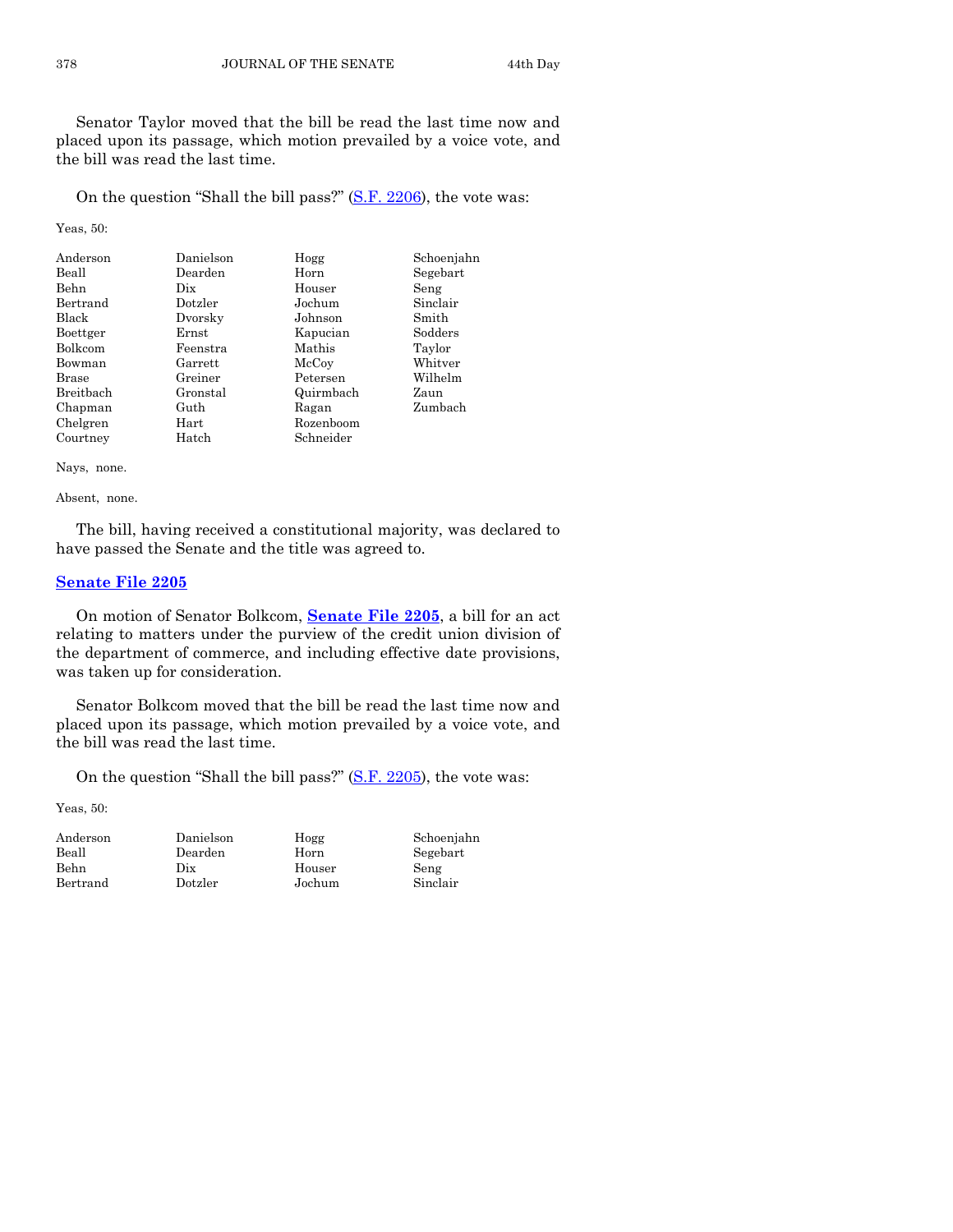| Black     | Dvorsky  | Johnson   | Smith   |
|-----------|----------|-----------|---------|
| Boettger  | Ernst    | Kapucian  | Sodders |
| Bolkcom   | Feenstra | Mathis    | Taylor  |
| Bowman    | Garrett  | McCoy     | Whitver |
| Brase     | Greiner  | Petersen  | Wilhelm |
| Breitbach | Gronstal | Quirmbach | Zaun    |
| Chapman   | Guth     | Ragan     | Zumbach |
| Chelgren  | Hart     | Rozenboom |         |
| Courtney  | Hatch    | Schneider |         |

Absent, none.

The bill, having received a constitutional majority, was declared to have passed the Senate and the title was agreed to.

# CONSIDERATION OF BILL (Unfinished Business Calendar)

Senator Gronstal asked and received unanimous consent to take up for consideration [Senate File 2115.](http://coolice.legis.iowa.gov/Cool-ICE/default.asp?Category=billinfo&Service=Billbook&frame=1&GA=85&hbill=SF2115)

#### **[Senate File 2115](http://coolice.legis.iowa.gov/Cool-ICE/default.asp?Category=billinfo&Service=Billbook&frame=1&GA=85&hbill=SF2115)**

On motion of Senator McCoy, **[Senate File 2115](http://coolice.legis.iowa.gov/Cool-ICE/default.asp?Category=billinfo&Service=Billbook&frame=1&GA=85&hbill=SF2115)**, a bill for an act relating to matters under the purview of the banking division of the department of commerce, placed on the Unfinished Business Calendar on February 20, 2014, was taken up for consideration.

Senator McCoy asked and received unanimous consent that **[House File 2130](http://coolice.legis.iowa.gov/Cool-ICE/default.asp?Category=billinfo&Service=Billbook&frame=1&GA=85&hbill=HF2130)** be **substituted** for **[Senate File 2115](http://coolice.legis.iowa.gov/Cool-ICE/default.asp?Category=billinfo&Service=Billbook&frame=1&GA=85&hbill=SF2115)**.

#### **[House File 2130](http://coolice.legis.iowa.gov/Cool-ICE/default.asp?Category=billinfo&Service=Billbook&frame=1&GA=85&hbill=HF2130)**

On motion of Senator McCoy, **[House File 2130](http://coolice.legis.iowa.gov/Cool-ICE/default.asp?Category=billinfo&Service=Billbook&frame=1&GA=85&hbill=HF2130)**, a bill for an act relating to matters under the purview of the banking division of the department of commerce, placed on the Unfinished Business Calendar on February 20, 2014, was taken up for consideration.

Senator McCoy moved that the bill be read the last time now and placed upon its passage, which motion prevailed by a voice vote, and the bill was read the last time.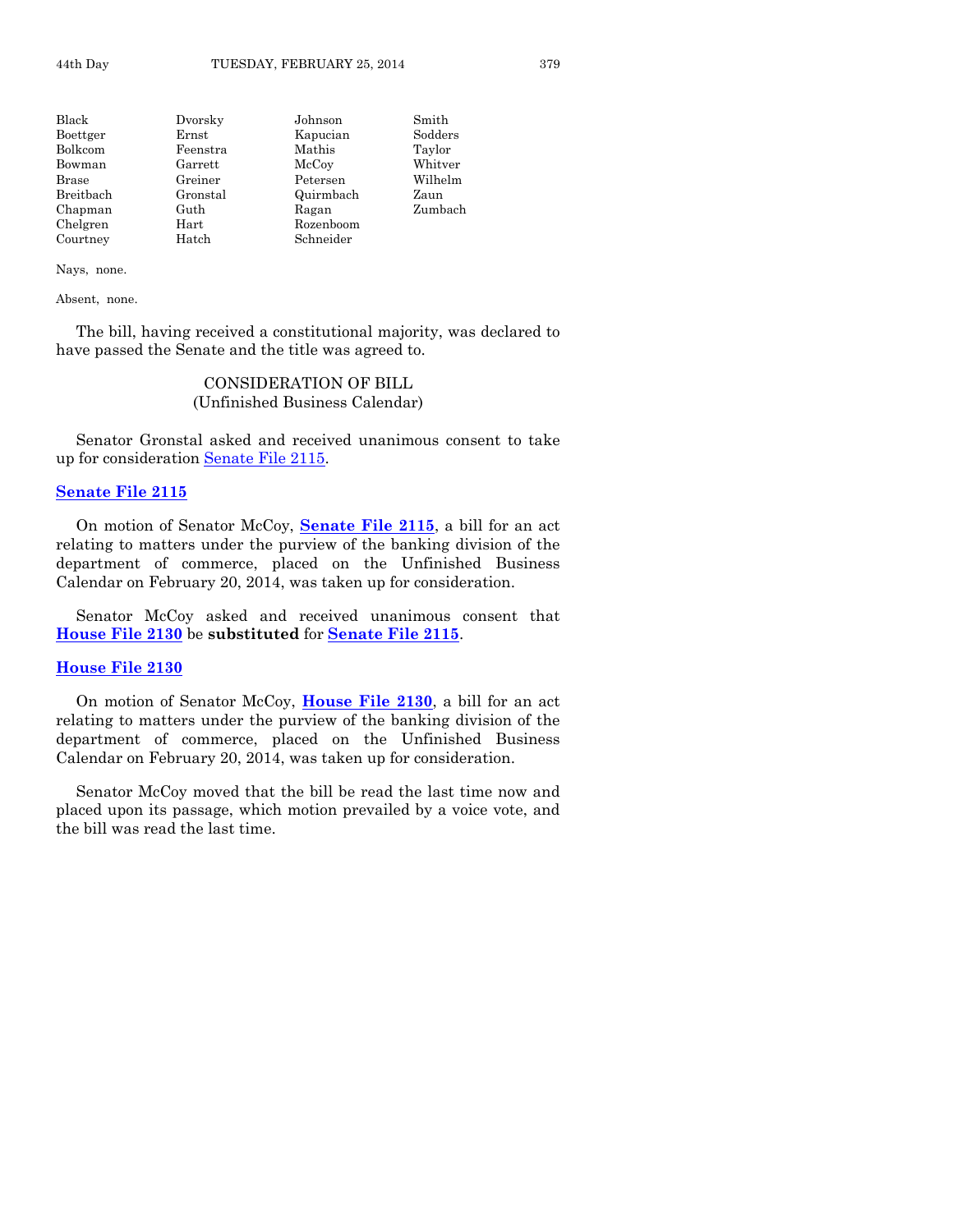# On the question "Shall the bill pass?" [\(H.F. 2130\)](http://coolice.legis.iowa.gov/Cool-ICE/default.asp?Category=billinfo&Service=Billbook&frame=1&GA=85&hbill=HF2130), the vote was:

Yeas, 50:

| Anderson     | Danielson | Hogg      | Schoenjahn |
|--------------|-----------|-----------|------------|
| Beall        | Dearden   | Horn      | Segebart   |
| Behn         | Dix       | Houser    | Seng       |
| Bertrand     | Dotzler   | Jochum    | Sinclair   |
| <b>Black</b> | Dvorsky   | Johnson   | Smith      |
| Boettger     | Ernst     | Kapucian  | Sodders    |
| Bolkcom      | Feenstra  | Mathis    | Taylor     |
| Bowman       | Garrett   | McCoy     | Whitver    |
| <b>Brase</b> | Greiner   | Petersen  | Wilhelm    |
| Breithach    | Gronstal  | Quirmbach | Zaun       |
| Chapman      | Guth      | Ragan     | Zumbach    |
| Chelgren     | Hart      | Rozenboom |            |
| Courtney     | Hatch     | Schneider |            |

Nays, none.

Absent, none.

The bill, having received a constitutional majority, was declared to have passed the Senate and the title was agreed to.

# WITHDRAWN

Senator McCoy asked and received unanimous consent that **[Senate File 2115](http://coolice.legis.iowa.gov/Cool-ICE/default.asp?Category=billinfo&Service=Billbook&frame=1&GA=85&hbill=SF2115)** be **withdrawn** from further consideration of the Senate.

# CONSIDERATION OF BILLS (Regular Calendar)

Senator Gronstal asked and received unanimous consent to take up for consideration Senate Files 2114 and 2199.

#### **[Senate File 2114](http://coolice.legis.iowa.gov/Cool-ICE/default.asp?Category=billinfo&Service=Billbook&frame=1&GA=85&hbill=SF2114)**

On motion of Senator Horn, **[Senate File 2114](http://coolice.legis.iowa.gov/Cool-ICE/default.asp?Category=billinfo&Service=Billbook&frame=1&GA=85&hbill=SF2114)**, a bill for an act relating to the ethical standards of certified shorthand reporters and shorthand reporting firms, was taken up for consideration.

Senator Horn moved that the bill be read the last time now and placed upon its passage, which motion prevailed by a voice vote, and the bill was read the last time.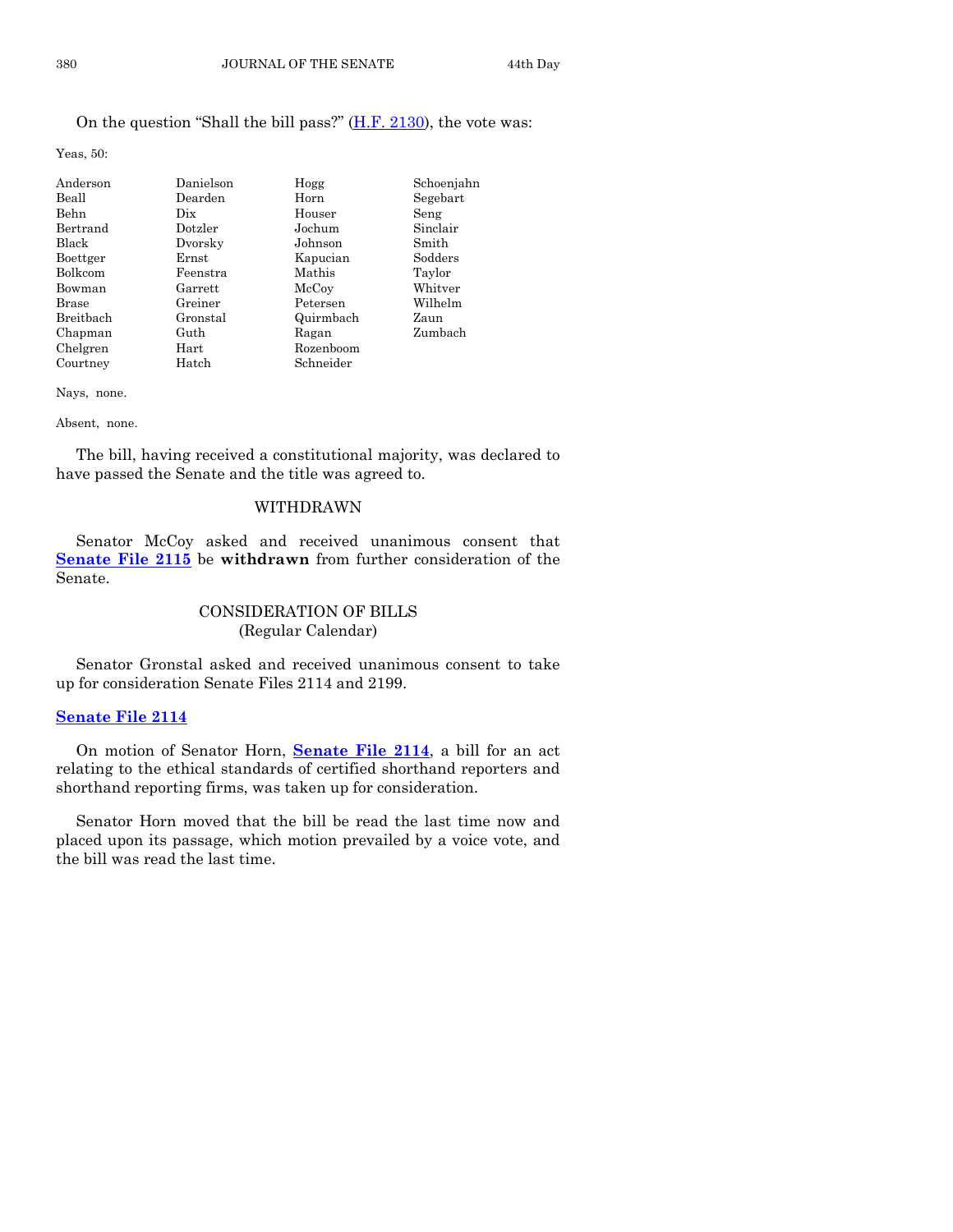Yeas, 50:

| Anderson     | Danielson | Hogg      | Schoenjahn |
|--------------|-----------|-----------|------------|
| Beall        | Dearden   | Horn      | Segebart   |
| <b>Behn</b>  | Dix       | Houser    | Seng       |
| Bertrand     | Dotzler   | Jochum    | Sinclair   |
| <b>Black</b> | Dvorsky   | Johnson   | Smith      |
| Boettger     | Ernst     | Kapucian  | Sodders    |
| Bolkcom      | Feenstra  | Mathis    | Taylor     |
| Bowman       | Garrett   | McCoy     | Whitver    |
| <b>Brase</b> | Greiner   | Petersen  | Wilhelm    |
| Breitbach    | Gronstal  | Quirmbach | Zaun       |
| Chapman      | Guth      | Ragan     | Zumbach    |
| Chelgren     | Hart      | Rozenboom |            |
| Courtney     | Hatch     | Schneider |            |

Nays, none.

Absent, none.

The bill, having received a constitutional majority, was declared to have passed the Senate and the title was agreed to.

#### **[Senate File 2199](http://coolice.legis.iowa.gov/Cool-ICE/default.asp?Category=billinfo&Service=Billbook&frame=1&GA=85&hbill=SF2199)**

On motion of Senator Courtney, **[Senate File 2199](http://coolice.legis.iowa.gov/Cool-ICE/default.asp?Category=billinfo&Service=Billbook&frame=1&GA=85&hbill=SF2199)**, a bill for an act relating to interpreters and translators for limited English proficient participants in legal proceedings and in court-ordered programs, was taken up for consideration.

Senator Courtney moved that the bill be read the last time now and placed upon its passage, which motion prevailed by a voice vote, and the bill was read the last time.

On the question "Shall the bill pass?" [\(S.F. 2199\)](http://coolice.legis.iowa.gov/Cool-ICE/default.asp?Category=billinfo&Service=Billbook&frame=1&GA=85&hbill=SF2199), the vote was:

Yeas, 48:

| Danielson | Hogg     | Schneider  |
|-----------|----------|------------|
| Dearden   | Horn     | Schoenjahn |
| Dix       | Houser   | Segebart   |
| Dotzler   | Jochum   | Seng       |
| Dvorsky   | Johnson  | Sinclair   |
| Ernst     | Kapucian | Smith      |
| Feenstra  | Mathis   | Sodders    |
| Garrett   | McCoy    | Taylor     |
| Greiner   | Petersen | Whitver    |
|           |          |            |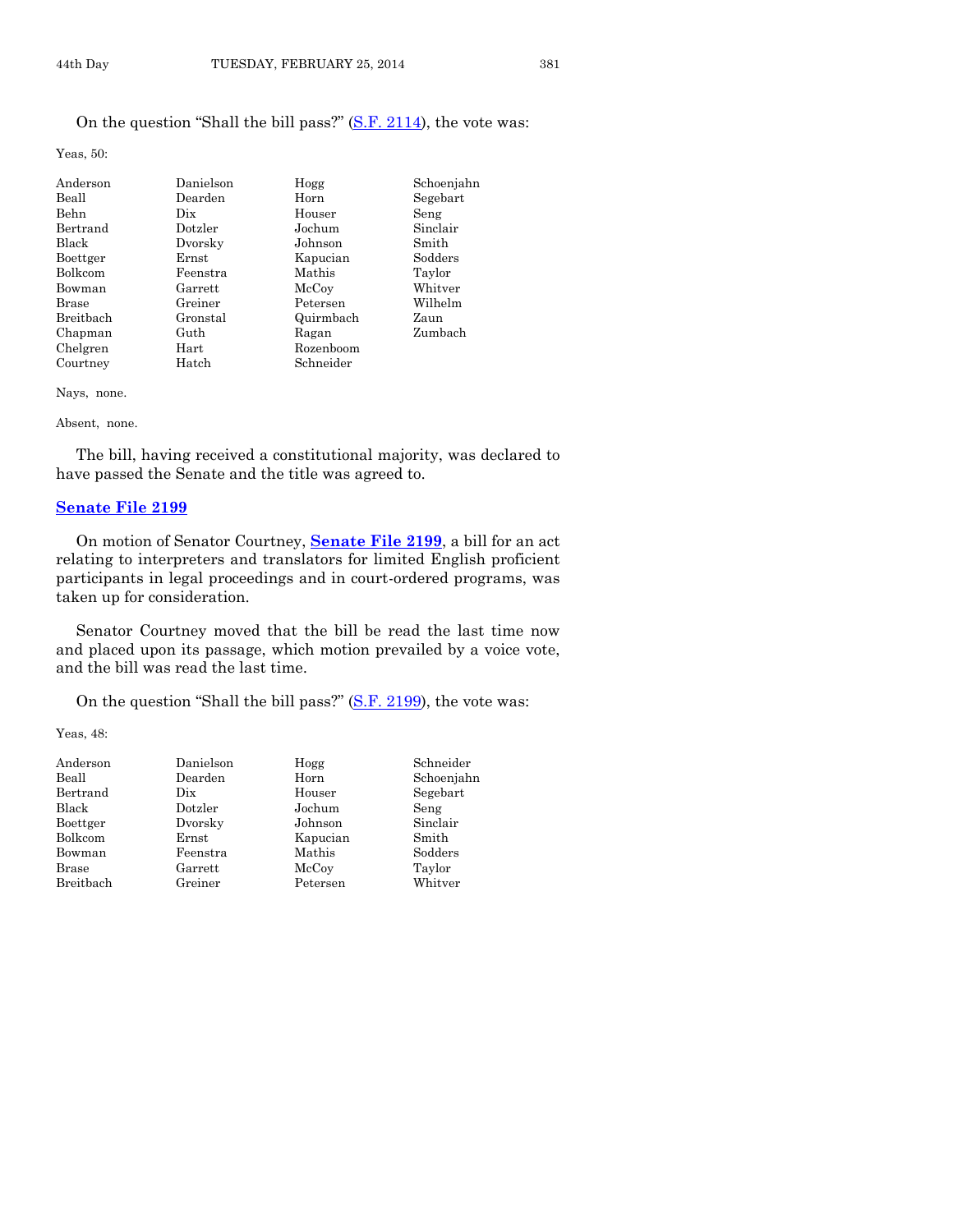| Chapman  | Gronstal | Quirmbach | Wilhelm |
|----------|----------|-----------|---------|
| Chelgren | Hart     | Ragan     | Zaun    |
| Courtney | Hatch    | Rozenboom | Zumbach |

Nays, 2:

Behn Guth

Absent, none.

The bill, having received a constitutional majority, was declared to have passed the Senate and the title was agreed to.

#### IMMEDIATELY MESSAGED

Senator Gronstal asked and received unanimous consent that **Senate Files 2114**, **2199**, **2205**, and **2206** and **[House File 2130](http://coolice.legis.iowa.gov/Cool-ICE/default.asp?Category=billinfo&Service=Billbook&frame=1&GA=85&hbill=HF2130)** be **immediately messaged** to the House.

> CONSIDERATION OF BILL (Unfinished Business Calendar)

Senator Gronstal asked and received unanimous consent to take up for consideration [Senate File 2018.](http://coolice.legis.iowa.gov/Cool-ICE/default.asp?Category=billinfo&Service=Billbook&frame=1&GA=85&hbill=SF2018)

#### **[Senate File 2018](http://coolice.legis.iowa.gov/Cool-ICE/default.asp?Category=billinfo&Service=Billbook&frame=1&GA=85&hbill=SF2018)**

On motion of Senator Dvorsky, **[Senate File 2018](http://coolice.legis.iowa.gov/Cool-ICE/default.asp?Category=billinfo&Service=Billbook&frame=1&GA=85&hbill=SF2018)**, a bill for an act concerning school instructional days and including effective date and applicability provisions, placed on the Unfinished Business calendar on February 20, 2014, with report of committee recommending passage, was taken up for consideration.

Senator Dvorsky asked and received unanimous consent that action on **[Senate File 2018](http://coolice.legis.iowa.gov/Cool-ICE/default.asp?Category=billinfo&Service=Billbook&frame=1&GA=85&hbill=SF2018)** be **deferred**.

> CONSIDERATION OF BILLS (Regular Calendar)

Senator Gronstal asked and received unanimous consent to take up for consideration Senate Files 2196, 2193, 2191, 2185, and 2156.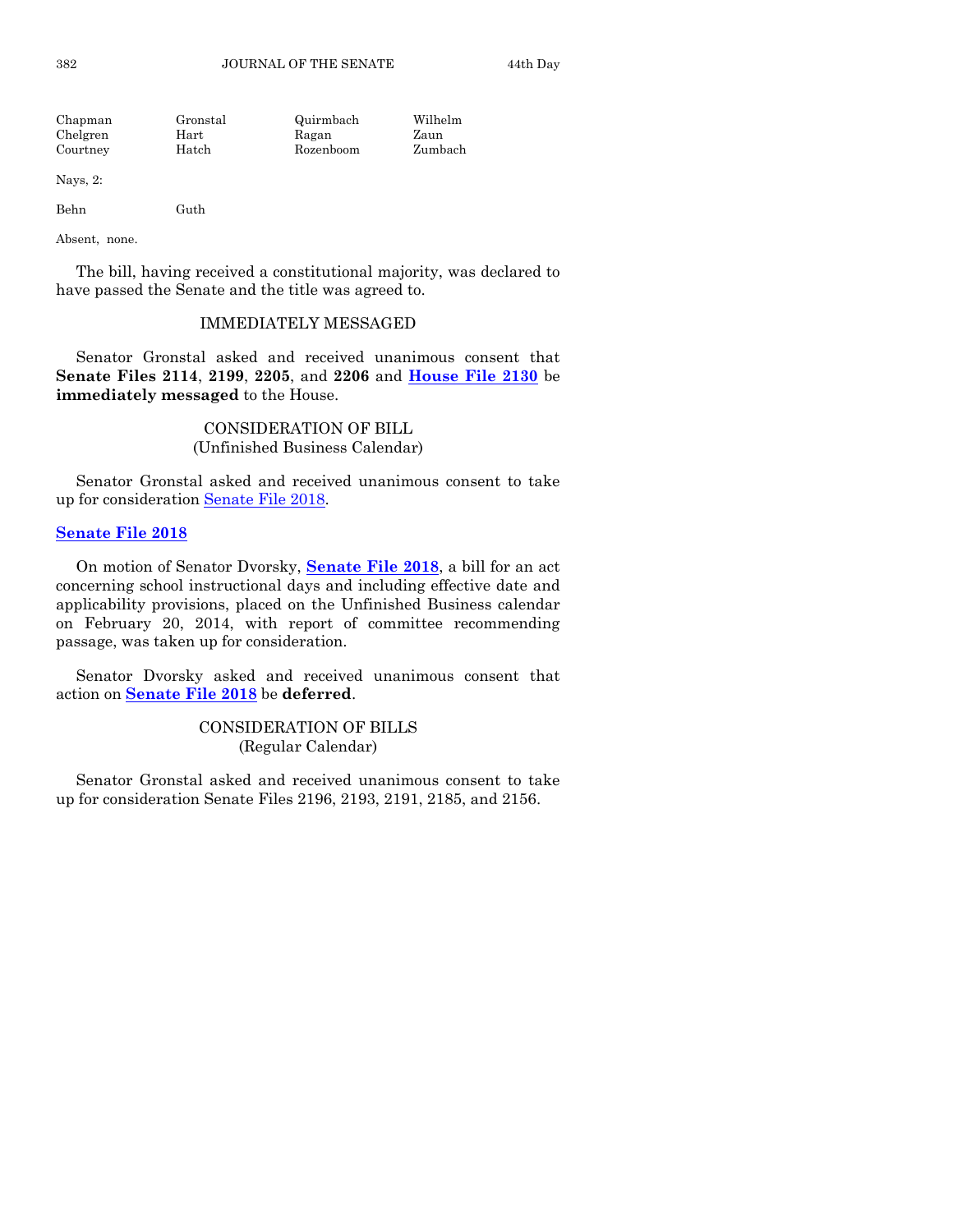# **[Senate File 2196](http://coolice.legis.iowa.gov/Cool-ICE/default.asp?Category=billinfo&Service=Billbook&frame=1&GA=85&hbill=SF2196)**

On motion of Senator Wilhelm, **[Senate File 2196](http://coolice.legis.iowa.gov/Cool-ICE/default.asp?Category=billinfo&Service=Billbook&frame=1&GA=85&hbill=SF2196)**, a bill for an act relating to programs and services under the purview of the department of public health, and including effective date provisions, was taken up for consideration.

Senator Wilhelm moved that the bill be read the last time now and placed upon its passage, which motion prevailed by a voice vote, and the bill was read the last time.

On the question "Shall the bill pass?" [\(S.F. 2196\)](http://coolice.legis.iowa.gov/Cool-ICE/default.asp?Category=billinfo&Service=Billbook&frame=1&GA=85&hbill=SF2196), the vote was:

Yeas, 50:

| Anderson     | Danielson  | Hogg      | Schoenjahn |
|--------------|------------|-----------|------------|
| Beall        | Dearden    | Horn      | Segebart   |
| Behn         | Dix        | Houser    | Seng       |
| Bertrand     | Dotzler    | Jochum    | Sinclair   |
| Black        | Dvorsky    | Johnson   | Smith      |
| Boettger     | Ernst      | Kapucian  | Sodders    |
| Bolkcom      | Feenstra   | Mathis    | Taylor     |
| Bowman       | Garrett    | McCoy     | Whitver    |
| <b>Brase</b> | Greiner    | Petersen  | Wilhelm    |
| Breitbach    | Gronstal   | Quirmbach | Zaun       |
| Chapman      | Guth       | Ragan     | Zumbach    |
| Chelgren     | $\rm Hart$ | Rozenboom |            |
| Courtney     | Hatch      | Schneider |            |

Nays, none.

Absent, none.

The bill, having received a constitutional majority, was declared to have passed the Senate and the title was agreed to.

#### **[Senate File 2193](http://coolice.legis.iowa.gov/Cool-ICE/default.asp?Category=billinfo&Service=Billbook&frame=1&GA=85&hbill=SF2193)**

On motion of Senator Mathis, **[Senate File 2193](http://coolice.legis.iowa.gov/Cool-ICE/default.asp?Category=billinfo&Service=Billbook&frame=1&GA=85&hbill=SF2193)**, a bill for an act relating to the admission or retention of participants in an adult day services program, was taken up for consideration.

Senator Mathis moved that the bill be read the last time now and placed upon its passage, which motion prevailed by a voice vote, and the bill was read the last time.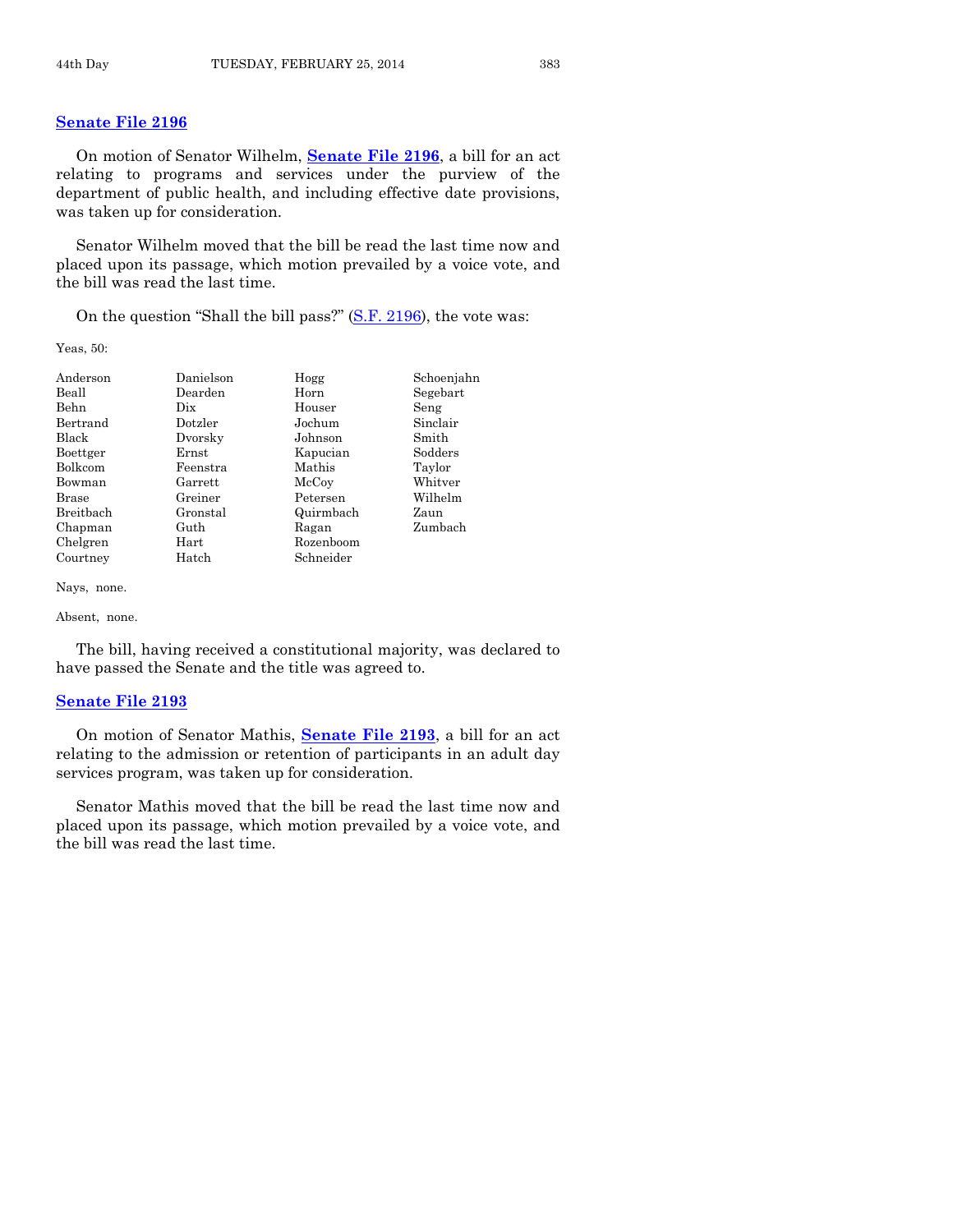# On the question "Shall the bill pass?" [\(S.F. 2193\)](http://coolice.legis.iowa.gov/Cool-ICE/default.asp?Category=billinfo&Service=Billbook&frame=1&GA=85&hbill=SF2193), the vote was:

Yeas, 50:

| Anderson       | Danielson | Hogg      | Schoenjahn |
|----------------|-----------|-----------|------------|
| Beall          | Dearden   | Horn      | Segebart   |
| Behn           | Dix       | Houser    | Seng       |
| Bertrand       | Dotzler   | Jochum    | Sinclair   |
| Black          | Dvorsky   | Johnson   | Smith      |
| Boettger       | Ernst     | Kapucian  | Sodders    |
| <b>Bolkcom</b> | Feenstra  | Mathis    | Taylor     |
| Bowman         | Garrett   | McCoy     | Whitver    |
| <b>Brase</b>   | Greiner   | Petersen  | Wilhelm    |
| Breithach      | Gronstal  | Quirmbach | Zaun       |
| Chapman        | Guth      | Ragan     | Zumbach    |
| Chelgren       | Hart      | Rozenboom |            |
| Courtney       | Hatch     | Schneider |            |

Nays, none.

Absent, none.

The bill, having received a constitutional majority, was declared to have passed the Senate and the title was agreed to.

# LEAVE OF ABSENCE

Leave of absence was granted as follows:

Senator Feenstra, until he returns, on request of Senator Dix.

#### **[Senate File 2191](http://coolice.legis.iowa.gov/Cool-ICE/default.asp?Category=billinfo&Service=Billbook&frame=1&GA=85&hbill=SF2191)**

On motion of Senator Beall, **[Senate File 2191](http://coolice.legis.iowa.gov/Cool-ICE/default.asp?Category=billinfo&Service=Billbook&frame=1&GA=85&hbill=SF2191)**, a bill for an act relating to financing work within drainage or levee districts, was taken up for consideration.

Senator Beall moved that the bill be read the last time now and placed upon its passage, which motion prevailed by a voice vote, and the bill was read the last time.

On the question "Shall the bill pass?" [\(S.F. 2191\)](http://coolice.legis.iowa.gov/Cool-ICE/default.asp?Category=billinfo&Service=Billbook&frame=1&GA=85&hbill=SF2191), the vote was:

Yeas, 49:

Danielson Horn Dearden Houser Dix Jochum Dotzler Johnson

| Segebart |  |
|----------|--|
| Seng     |  |
| Sinclair |  |
| Smith    |  |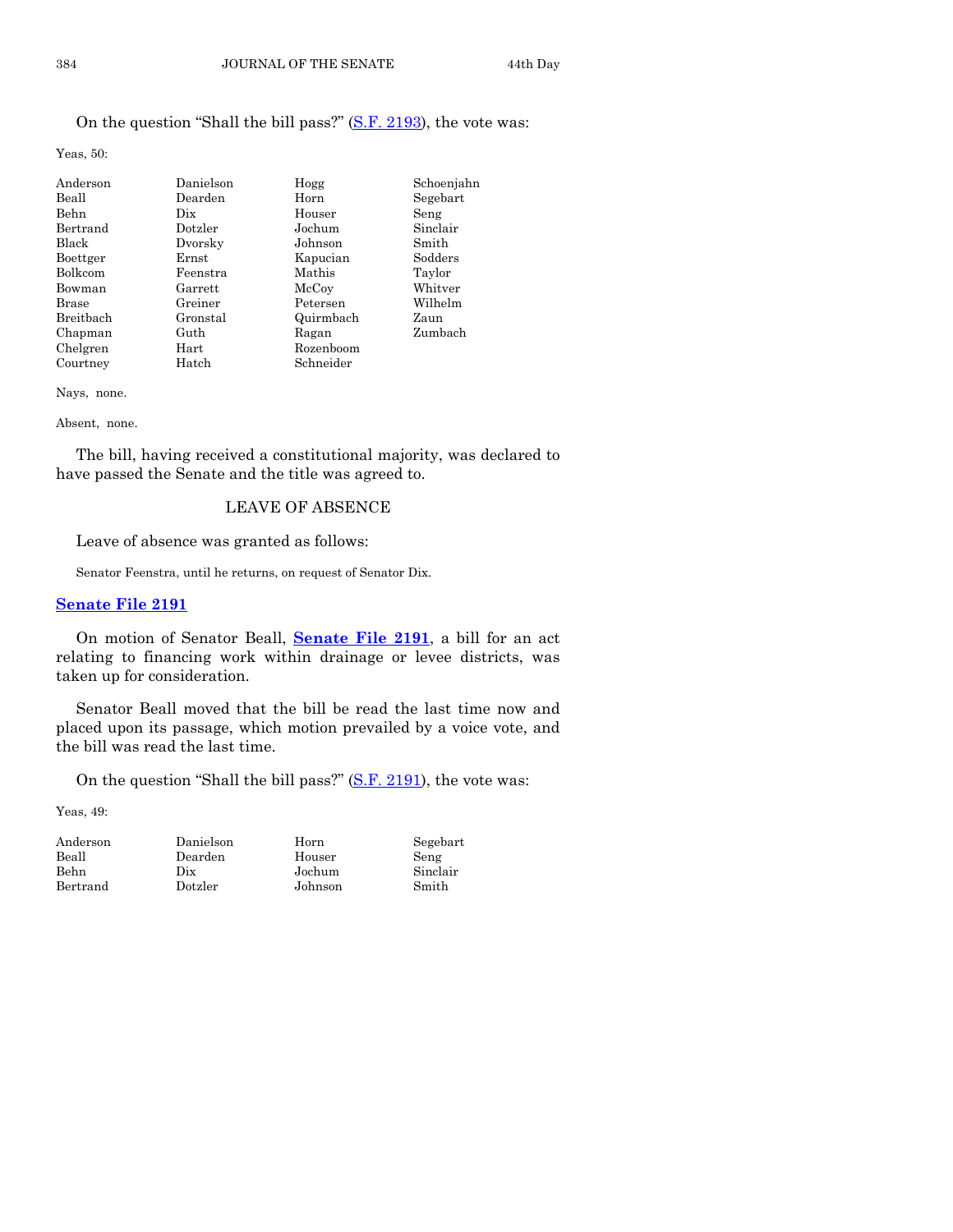| Black        | Dvorsky  | Kapucian   | Sodders |
|--------------|----------|------------|---------|
| Boettger     | Ernst    | Mathis     | Taylor  |
| Bolkcom      | Garrett  | McCoy      | Whitver |
| Bowman       | Greiner  | Petersen   | Wilhelm |
| <b>Brase</b> | Gronstal | Quirmbach  | Zaun    |
| Breitbach    | Guth     | Ragan      | Zumbach |
| Chapman      | Hart     | Rozenboom  |         |
| Chelgren     | Hatch    | Schneider  |         |
| Courtney     | Hogg     | Schoenjahn |         |

Absent, 1:

Feenstra

The bill, having received a constitutional majority, was declared to have passed the Senate and the title was agreed to.

# **[Senate File 2185](http://coolice.legis.iowa.gov/Cool-ICE/default.asp?Category=billinfo&Service=Billbook&frame=1&GA=85&hbill=SF2185)**

On motion of Senator Horn, **[Senate File 2185](http://coolice.legis.iowa.gov/Cool-ICE/default.asp?Category=billinfo&Service=Billbook&frame=1&GA=85&hbill=SF2185)**, a bill for an act concerning the determination of native horses for purposes of parimutuel wagering, was taken up for consideration.

Senator Horn moved that the bill be read the last time now and placed upon its passage, which motion prevailed by a voice vote, and the bill was read the last time.

On the question "Shall the bill pass?" [\(S.F. 2185\)](http://coolice.legis.iowa.gov/Cool-ICE/default.asp?Category=billinfo&Service=Billbook&frame=1&GA=85&hbill=SF2185), the vote was:

Yeas, 49:

| Anderson     | Danielson  | Horn       | Segebart |
|--------------|------------|------------|----------|
| Beall        | Dearden    | Houser     | Seng     |
| <b>Behn</b>  | Dix        | Jochum     | Sinclair |
| Bertrand     | Dotzler    | Johnson    | Smith    |
| <b>Black</b> | Dvorsky    | Kapucian   | Sodders  |
| Boettger     | Ernst      | Mathis     | Taylor   |
| Bolkcom      | Garrett    | McCoy      | Whitver  |
| Bowman       | Greiner    | Petersen   | Wilhelm  |
| Brase        | Gronstal   | Quirmbach  | Zaun     |
| Breitbach    | Guth       | Ragan      | Zumbach  |
| Chapman      | $\rm Hart$ | Rozenboom  |          |
| Chelgren     | Hatch      | Schneider  |          |
| Courtney     | Hogg       | Schoenjahn |          |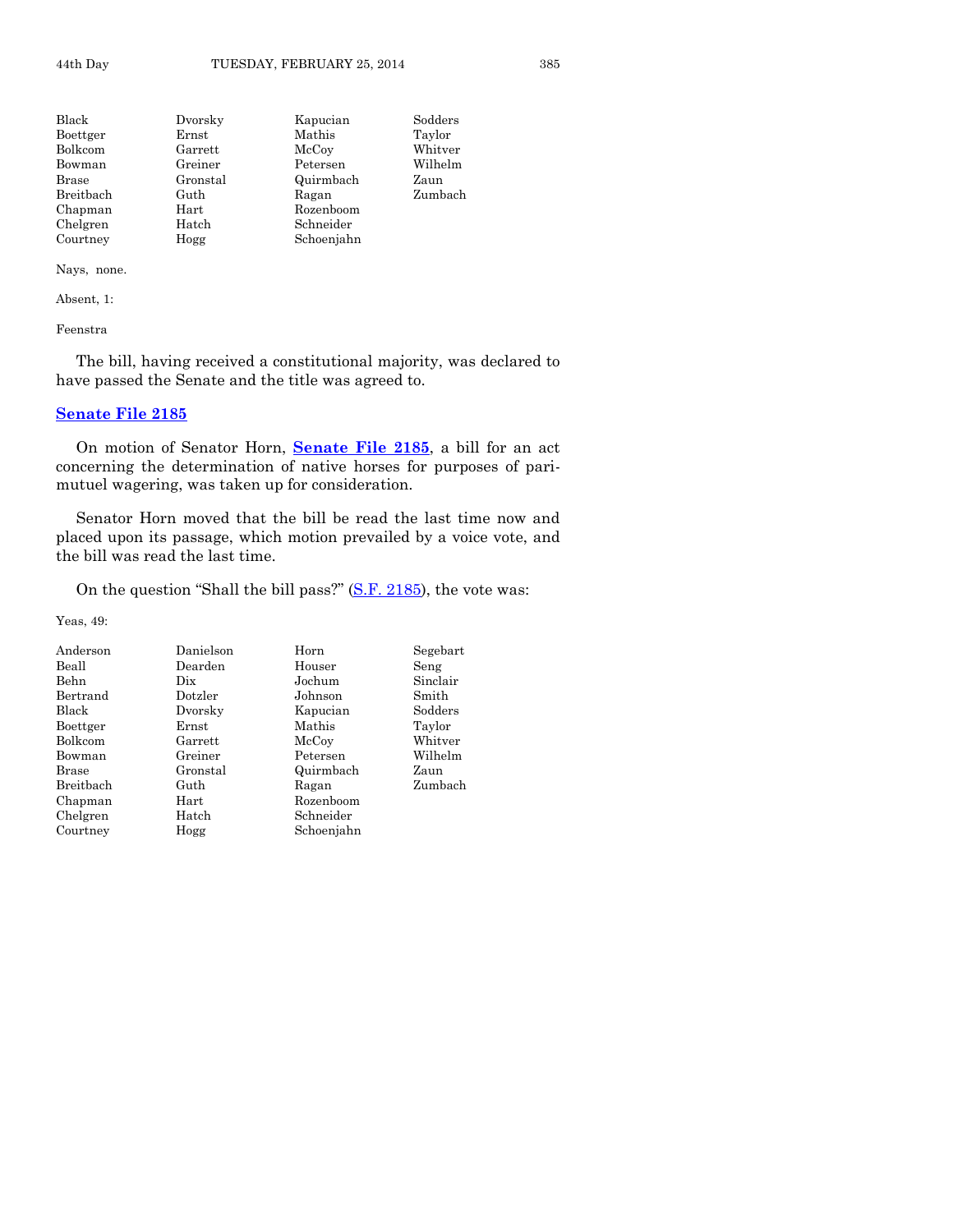Absent, 1:

Feenstra

The bill, having received a constitutional majority, was declared to have passed the Senate and the title was agreed to.

# **[Senate File 2156](http://coolice.legis.iowa.gov/Cool-ICE/default.asp?Category=billinfo&Service=Billbook&frame=1&GA=85&hbill=SF2156)**

On motion of Senator Wilhelm, **[Senate File 2156](http://coolice.legis.iowa.gov/Cool-ICE/default.asp?Category=billinfo&Service=Billbook&frame=1&GA=85&hbill=SF2156)**, a bill for an act relating to in-state special or limited-use pharmacy licensure and nonresident pharmacy practices, licensure, and discipline, was taken up for consideration.

Senator Wilhelm moved that the bill be read the last time now and placed upon its passage, which motion prevailed by a voice vote, and the bill was read the last time.

On the question "Shall the bill pass?" [\(S.F. 2156\)](http://coolice.legis.iowa.gov/Cool-ICE/default.asp?Category=billinfo&Service=Billbook&frame=1&GA=85&hbill=SF2156), the vote was:

Yeas, 49:

| Anderson  | Danielson | Horn       | Segebart |
|-----------|-----------|------------|----------|
| Beall     | Dearden   | Houser     | Seng     |
| Behn      | Dix       | Jochum     | Sinclair |
| Bertrand  | Dotzler   | Johnson    | Smith    |
| Black     | Dvorsky   | Kapucian   | Sodders  |
| Boettger  | Ernst     | Mathis     | Taylor   |
| Bolkcom   | Garrett   | McCoy      | Whitver  |
| Bowman    | Greiner   | Petersen   | Wilhelm  |
| Brase     | Gronstal  | Quirmbach  | Zaun     |
| Breitbach | Guth      | Ragan      | Zumbach  |
| Chapman   | Hart      | Rozenboom  |          |
| Chelgren  | Hatch     | Schneider  |          |
| Courtney  | Hogg      | Schoenjahn |          |

Nays, none.

Absent, 1:

Feenstra

The bill, having received a constitutional majority, was declared to have passed the Senate and the title was agreed to.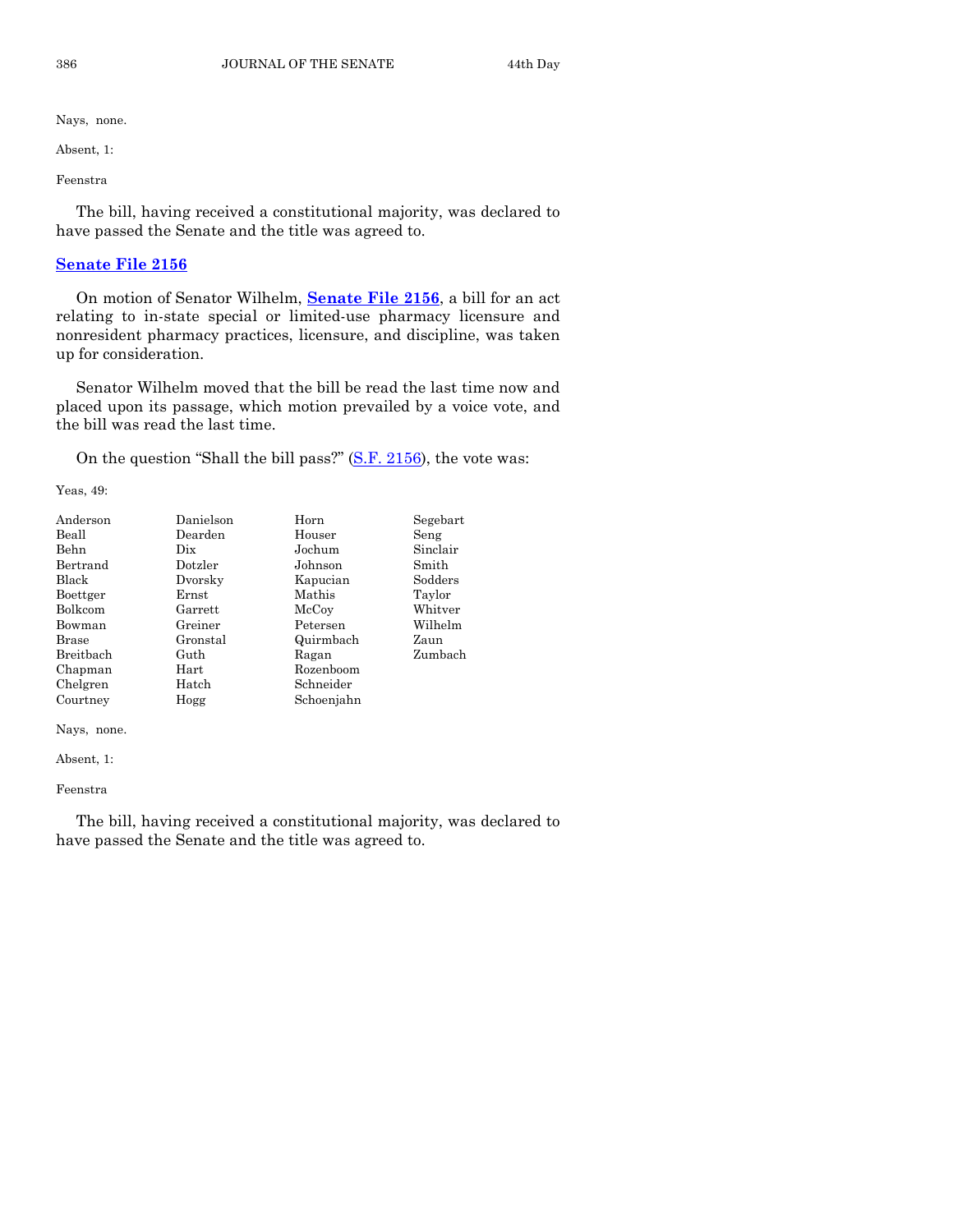# IMMEDIATELY MESSAGED

Senator Gronstal asked and received unanimous consent that **Senate Files 2156**, **2185**, **2191**, **2193**, and **2196** be **immediately messaged** to the House.

President Pro Tempore Sodders took the chair at 3:59 p.m.

# CONSIDERATION OF BILL (Regular Calendar)

Senator Gronstal asked and received unanimous consent to take up for consideration [Senate File 2244.](http://coolice.legis.iowa.gov/Cool-ICE/default.asp?Category=billinfo&Service=Billbook&frame=1&GA=85&hbill=SF2244)

#### **[Senate File 2244](http://coolice.legis.iowa.gov/Cool-ICE/default.asp?Category=billinfo&Service=Billbook&frame=1&GA=85&hbill=SF2244)**

On motion of Senator Jochum, **[Senate File 2244](http://coolice.legis.iowa.gov/Cool-ICE/default.asp?Category=billinfo&Service=Billbook&frame=1&GA=85&hbill=SF2244)**, a bill for an act relating to confidential employees under the state merit system and including effective date and retroactive applicability provisions, was taken up for consideration.

Senator Jochum moved that the bill be read the last time now and placed upon its passage, which motion prevailed by a voice vote, and the bill was read the last time.

On the question "Shall the bill pass?" [\(S.F. 2244\)](http://coolice.legis.iowa.gov/Cool-ICE/default.asp?Category=billinfo&Service=Billbook&frame=1&GA=85&hbill=SF2244), the vote was:

Yeas, 27:

| Beall<br>Bertrand<br><b>Black</b><br><b>Bolkcom</b><br>Bowman<br>Brase<br>Courtney<br>Nays, 22: | Danielson<br>Dearden<br>Dotzler<br>Dvorsky<br>Gronstal<br>Hart<br>Hatch | Hogg<br>Horn<br>Jochum<br>Mathis<br>McCoy<br>Petersen<br>Quirmbach    | Ragan<br>Schoenjahn<br>Seng<br>Sodders<br>Taylor<br>Wilhelm |
|-------------------------------------------------------------------------------------------------|-------------------------------------------------------------------------|-----------------------------------------------------------------------|-------------------------------------------------------------|
| Anderson<br>Behn<br>Boettger<br><b>Breithach</b><br>Chapman<br>Chelgren                         | Dix<br>Ernst<br>Garrett<br>Greiner<br>Guth<br>Houser                    | Johnson<br>Kapucian<br>Rozenboom<br>Schneider<br>Segebart<br>Sinclair | Smith<br>Whitver<br>Zaun<br>Zumbach                         |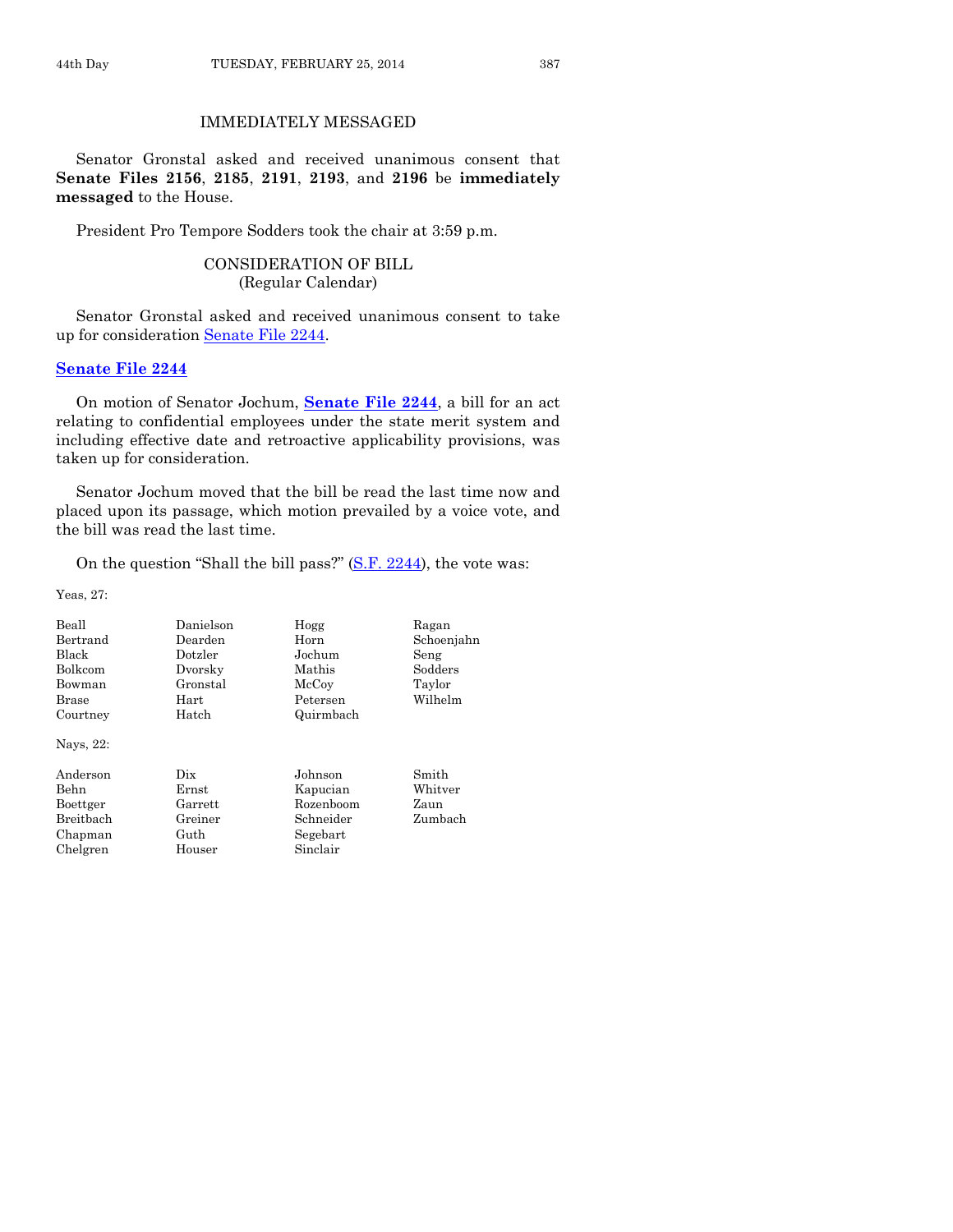Absent, 1:

Feenstra

The bill, having received a constitutional majority, was declared to have passed the Senate and the title was agreed to.

President Jochum took the chair at 4:09 p.m.

# IMMEDIATELY MESSAGED

Senator Gronstal asked and received unanimous consent that **[Senate File 2244](http://coolice.legis.iowa.gov/Cool-ICE/default.asp?Category=billinfo&Service=Billbook&frame=1&GA=85&hbill=SF2244)** be **immediately messaged** to the House.

# CONSIDERATION OF BILLS (Regular Calendar)

Senator Gronstal asked and received unanimous consent to take up for consideration Senate Files 2202 and 2147.

# **[Senate File 2202](http://coolice.legis.iowa.gov/Cool-ICE/default.asp?Category=billinfo&Service=Billbook&frame=1&GA=85&hbill=SF2202)**

On motion of Senator Horn, **[Senate File 2202](http://coolice.legis.iowa.gov/Cool-ICE/default.asp?Category=billinfo&Service=Billbook&frame=1&GA=85&hbill=SF2202)**, a bill for an act relating to city elections, was taken up for consideration.

Senator Horn moved that the bill be read the last time now and placed upon its passage, which motion prevailed by a voice vote, and the bill was read the last time.

On the question "Shall the bill pass?" [\(S.F. 2202\)](http://coolice.legis.iowa.gov/Cool-ICE/default.asp?Category=billinfo&Service=Billbook&frame=1&GA=85&hbill=SF2202), the vote was:

Yeas, 49:

| Anderson     | Danielson  | Horn       | Segebart |
|--------------|------------|------------|----------|
| Beall        | Dearden    | Houser     | Seng     |
| Behn         | Dix        | Jochum     | Sinclair |
| Bertrand     | Dotzler    | Johnson    | Smith    |
| Black        | Dvorsky    | Kapucian   | Sodders  |
| Boettger     | Ernst      | Mathis     | Taylor   |
| Bolkcom      | Garrett    | McCoy      | Whitver  |
| Bowman       | Greiner    | Petersen   | Wilhelm  |
| <b>Brase</b> | Gronstal   | Quirmbach  | Zaun     |
| Breitbach    | Guth       | Ragan      | Zumbach  |
| Chapman      | $\rm Hart$ | Rozenboom  |          |
| Chelgren     | Hatch      | Schneider  |          |
| Courtney     | Hogg       | Schoenjahn |          |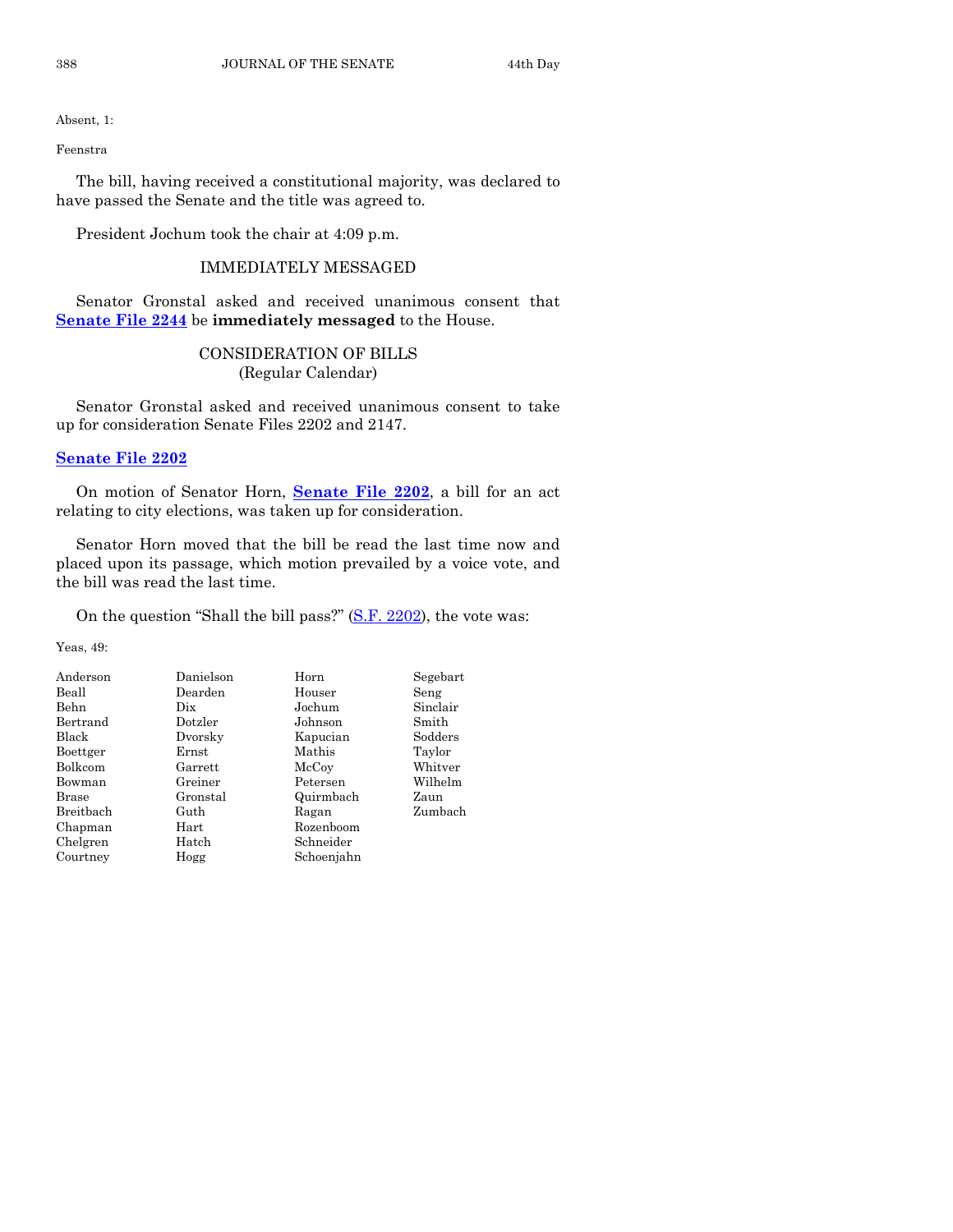Absent, 1:

Feenstra

The bill, having received a constitutional majority, was declared to have passed the Senate and the title was agreed to.

# **[Senate File 2147](http://coolice.legis.iowa.gov/Cool-ICE/default.asp?Category=billinfo&Service=Billbook&frame=1&GA=85&hbill=SF2147)**

On motion of Senator Bolkcom, **[Senate File 2147](http://coolice.legis.iowa.gov/Cool-ICE/default.asp?Category=billinfo&Service=Billbook&frame=1&GA=85&hbill=SF2147)**, a bill for an act providing for an executive director of the dental board, was taken up for consideration.

Senator Bolkcom moved that the bill be read the last time now and placed upon its passage, which motion prevailed by a voice vote, and the bill was read the last time.

On the question "Shall the bill pass?"  $(S.F. 2147)$ , the vote was:

Yeas, 49:

| Anderson  | Danielson | Horn       | Segebart |
|-----------|-----------|------------|----------|
| Beall     | Dearden   | Houser     | Seng     |
| Behn      | Dix       | Jochum     | Sinclair |
| Bertrand  | Dotzler   | Johnson    | Smith    |
| Black     | Dvorsky   | Kapucian   | Sodders  |
| Boettger  | Ernst     | Mathis     | Taylor   |
| Bolkcom   | Garrett   | McCoy      | Whitver  |
| Bowman    | Greiner   | Petersen   | Wilhelm  |
| Brase     | Gronstal  | Quirmbach  | Zaun     |
| Breitbach | Guth      | Ragan      | Zumbach  |
| Chapman   | Hart      | Rozenboom  |          |
| Chelgren  | Hatch     | Schneider  |          |
| Courtney  | Hogg      | Schoenjahn |          |

Nays, none.

Absent, 1:

Feenstra

The bill, having received a constitutional majority, was declared to have passed the Senate and the title was agreed to.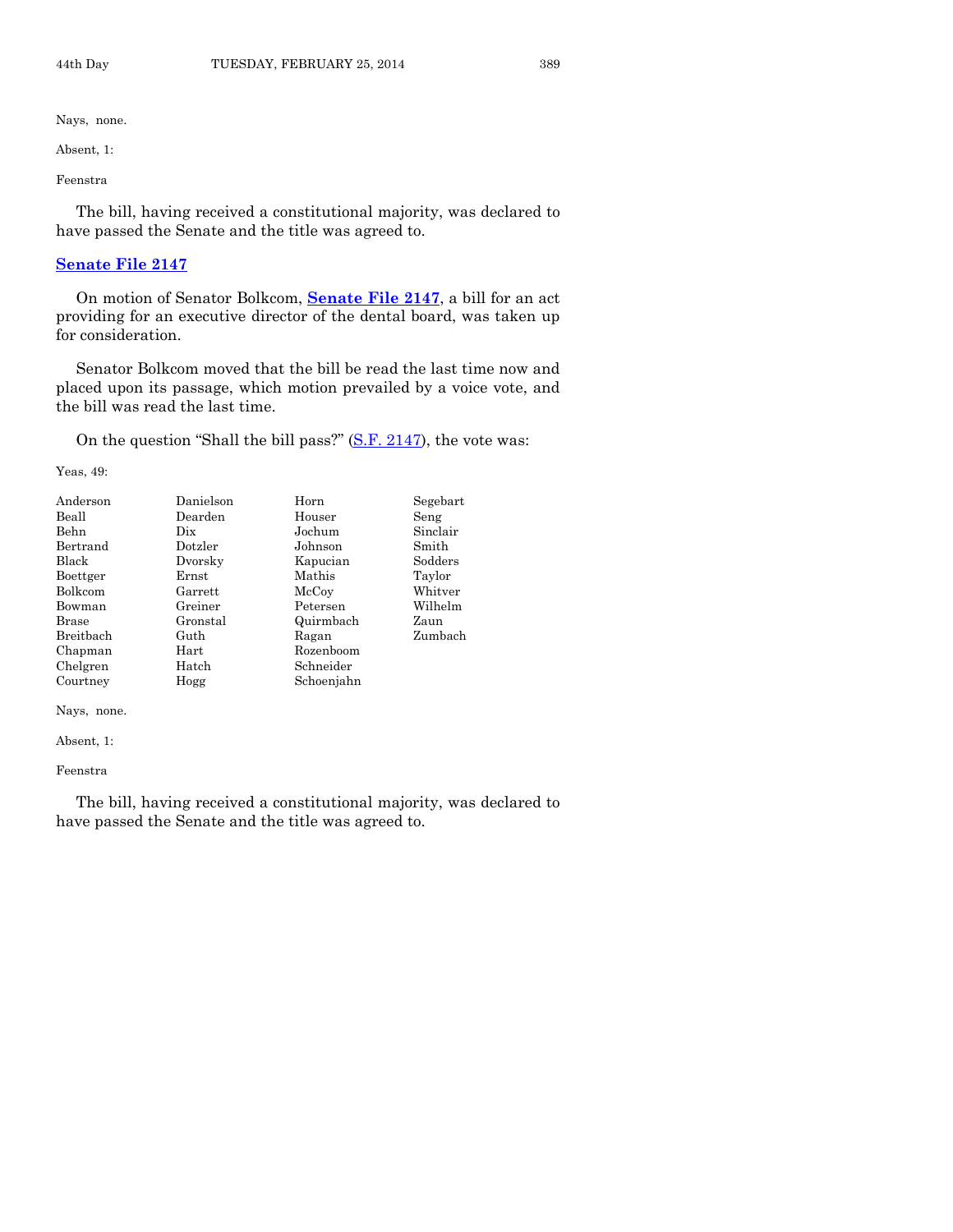# IMMEDIATELY MESSAGED

Senator Gronstal asked and received unanimous consent that **Senate Files 2147** and **2202** be **immediately messaged** to the House.

# CONSIDERATION OF BILL (Regular Calendar)

Senator Gronstal asked and received unanimous consent to take up for consideration [Senate File 2133.](http://coolice.legis.iowa.gov/Cool-ICE/default.asp?Category=billinfo&Service=Billbook&frame=1&GA=85&hbill=SF2133)

#### **[Senate File 2133](http://coolice.legis.iowa.gov/Cool-ICE/default.asp?Category=billinfo&Service=Billbook&frame=1&GA=85&hbill=SF2133)**

On motion of Senator Petersen, **[Senate File 2133](http://coolice.legis.iowa.gov/Cool-ICE/default.asp?Category=billinfo&Service=Billbook&frame=1&GA=85&hbill=SF2133)**, a bill for an act relating to federal home loan bank rights regarding collateral pledged by insurer-members, was taken up for consideration.

Senator Petersen offered amendment S–[5003,](http://coolice.legis.iowa.gov/Cool-ICE/default.asp?Category=billinfo&Service=Billbook&frame=1&GA=85&hbill=S5003) filed by her on February 12, 2014, to pages 1 and 2 of the bill, and moved its adoption.

Amendment  $S-5003$  $S-5003$  was adopted by a voice vote.

Senator Petersen moved that the bill be read the last time now and placed upon its passage, which motion prevailed by a voice vote, and the bill was read the last time.

On the question "Shall the bill pass?" [\(S.F. 2133\)](http://coolice.legis.iowa.gov/Cool-ICE/default.asp?Category=billinfo&Service=Billbook&frame=1&GA=85&hbill=SF2133), the vote was:

Yeas, 49:

| Anderson  | Danielson | Horn       | Segebart |
|-----------|-----------|------------|----------|
| Beall     | Dearden   | Houser     | Seng     |
| Behn      | Dix       | Jochum     | Sinclair |
| Bertrand  | Dotzler   | Johnson    | Smith    |
| Black     | Dvorsky   | Kapucian   | Sodders  |
| Boettger  | Ernst     | Mathis     | Taylor   |
| Bolkcom   | Garrett   | McCoy      | Whitver  |
| Bowman    | Greiner   | Petersen   | Wilhelm  |
| Brase     | Gronstal  | Quirmbach  | Zaun     |
| Breitbach | Guth      | Ragan      | Zumbach  |
| Chapman   | Hart      | Rozenboom  |          |
| Chelgren  | Hatch     | Schneider  |          |
| Courtney  | Hogg      | Schoenjahn |          |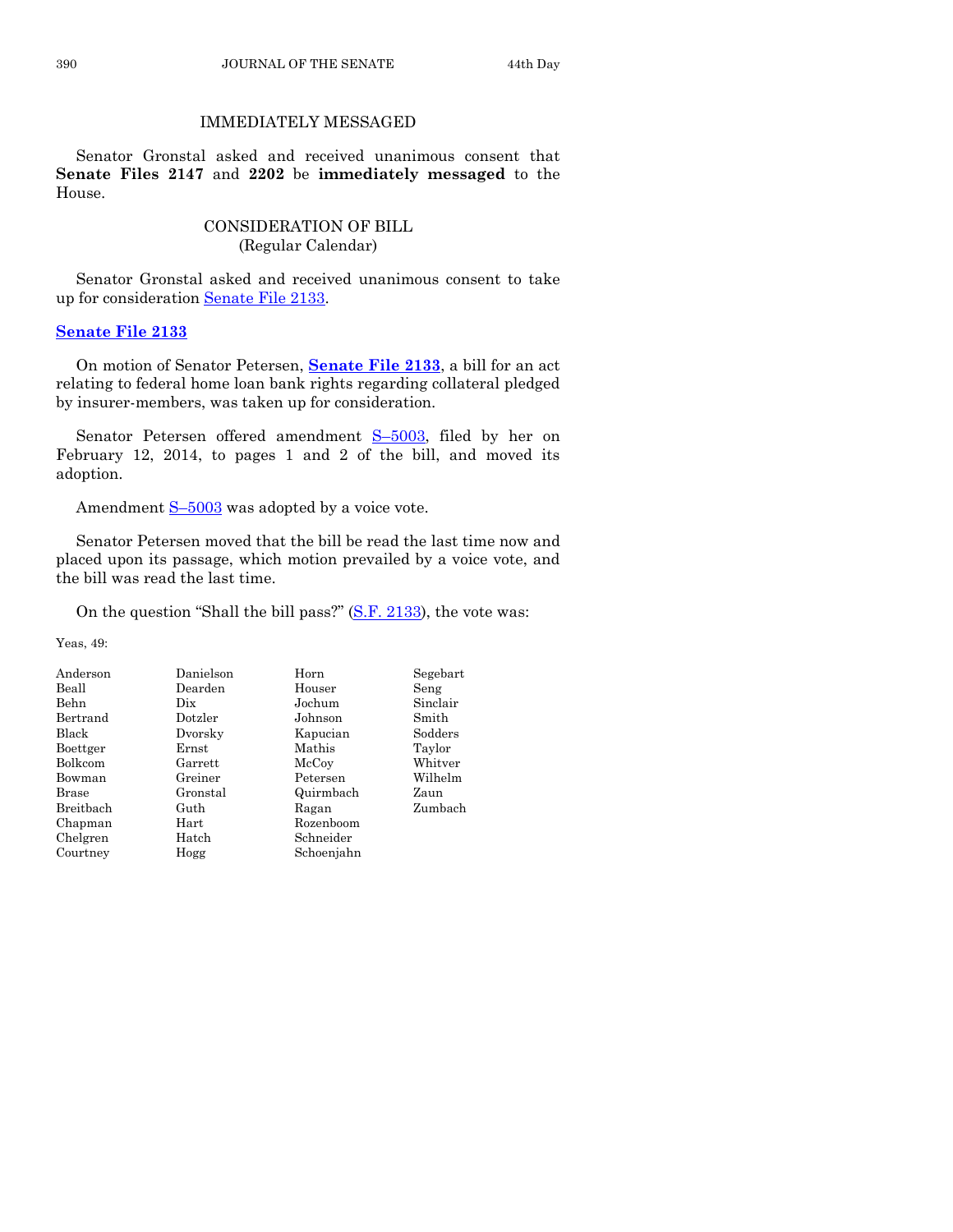Absent, 1:

Feenstra

The bill, having received a constitutional majority, was declared to have passed the Senate and the title was agreed to.

# BUSINESS PENDING

#### **[Senate File 2018](http://coolice.legis.iowa.gov/Cool-ICE/default.asp?Category=billinfo&Service=Billbook&frame=1&GA=85&hbill=SF2018)**

The Senate resumed consideration of **[Senate File 2018](http://coolice.legis.iowa.gov/Cool-ICE/default.asp?Category=billinfo&Service=Billbook&frame=1&GA=85&hbill=SF2018)**, a bill for an act concerning school instructional days and including effective date and applicability provisions, previously deferred.

Senator Dvorsky offered amendment S-[5022,](http://coolice.legis.iowa.gov/Cool-ICE/default.asp?Category=billinfo&Service=Billbook&frame=1&GA=85&hbill=S5022) filed by him from the floor to page 1 and amending the title page of the bill, and moved its adoption.

Amendment  $S-5022$  $S-5022$  was adopted by a voice vote.

Senator Dvorsky asked and received unanimous consent that **[House File 2170](http://coolice.legis.iowa.gov/Cool-ICE/default.asp?Category=billinfo&Service=Billbook&frame=1&GA=85&hbill=HF2170)** be **substituted** for **[Senate File 2018](http://coolice.legis.iowa.gov/Cool-ICE/default.asp?Category=billinfo&Service=Billbook&frame=1&GA=85&hbill=SF2018)**.

# **[House File 2170](http://coolice.legis.iowa.gov/Cool-ICE/default.asp?Category=billinfo&Service=Billbook&frame=1&GA=85&hbill=HF2170)**

On motion of Senator Dvorsky, **[House File 2170](http://coolice.legis.iowa.gov/Cool-ICE/default.asp?Category=billinfo&Service=Billbook&frame=1&GA=85&hbill=HF2170)**, a bill for an act concerning school instructional days and including effective date and applicability provisions, placed on the Unfinished Business Calendar on February 20, 2014, was taken up for consideration.

Senator Dvorsky moved that the bill be read the last time now and placed upon its passage, which motion prevailed by a voice vote, and the bill was read the last time.

On the question "Shall the bill pass?" [\(H.F. 2170\)](http://coolice.legis.iowa.gov/Cool-ICE/default.asp?Category=billinfo&Service=Billbook&frame=1&GA=85&hbill=HF2170), the vote was:

Yeas, 49:

| Anderson    | Danielson | Horn     | Segebart |
|-------------|-----------|----------|----------|
| Beall       | Dearden   | Houser   | Seng     |
| <b>Behn</b> | Dix       | Jochum   | Sinclair |
| Bertrand    | Dotzler   | Johnson  | Smith    |
| Black       | Dvorsky   | Kapucian | Sodders  |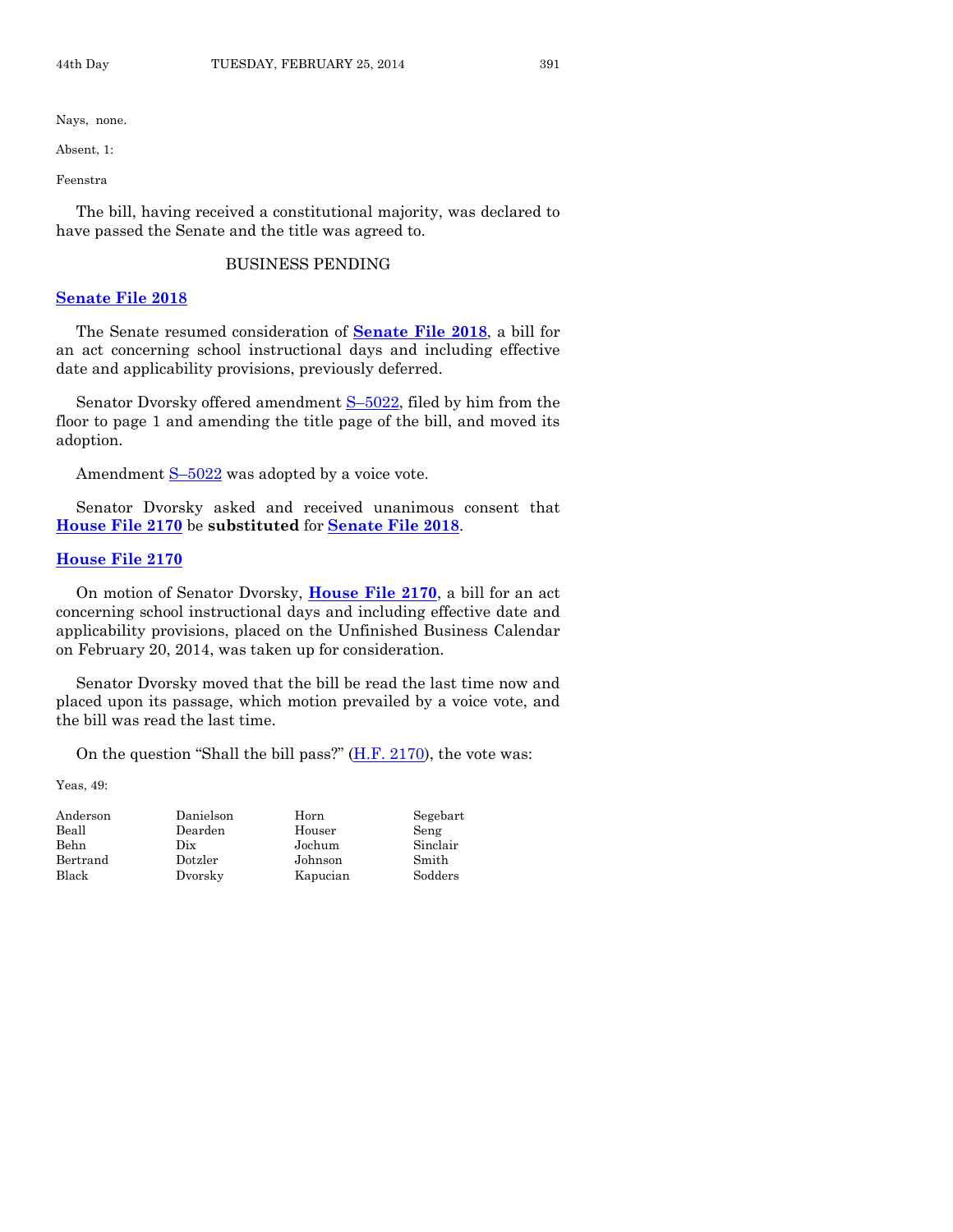| Boettger  | Ernst    | Mathis     | Taylor  |
|-----------|----------|------------|---------|
| Bolkcom   | Garrett  | McCoy      | Whitver |
| Bowman    | Greiner  | Petersen   | Wilhelm |
| Brase     | Gronstal | Quirmbach  | Zaun    |
| Breitbach | Guth     | Ragan      | Zumbach |
| Chapman   | Hart     | Rozenboom  |         |
| Chelgren  | Hatch    | Schneider  |         |
| Courtney  | Hogg     | Schoenjahn |         |

Absent, 1:

Feenstra

The bill, having received a constitutional majority, was declared to have passed the Senate and the title was agreed to.

# WITHDRAWN

Senator Dvorsky asked and received unanimous consent that **[Senate File 2018](http://coolice.legis.iowa.gov/Cool-ICE/default.asp?Category=billinfo&Service=Billbook&frame=1&GA=85&hbill=SF2018)** be **withdrawn** from further consideration of the Senate.

#### IMMEDIATELY MESSAGED

Senator Gronstal asked and received unanimous consent that **[Senate File 2133](http://coolice.legis.iowa.gov/Cool-ICE/default.asp?Category=billinfo&Service=Billbook&frame=1&GA=85&hbill=SF2133)** and **[House File 2170](http://coolice.legis.iowa.gov/Cool-ICE/default.asp?Category=billinfo&Service=Billbook&frame=1&GA=85&hbill=HF2170)** be **immediately messaged** to the House.

#### ADJOURNMENT

On motion of Senator Gronstal, the Senate adjourned at 4:28 p.m. until 9:00 a.m., Wednesday, February 26, 2014.

#### **APPENDIX—2**

#### COMMUNICATIONS RECEIVED

The following communications were received in the office of the Secretary of the Senate and placed on file in the Legislative Services Agency:

#### IOWA WORKFORCE DEVELOPMENT

Goals and Objectives 2013 Annual Report, pursuant to Iowa Code section 7E.3. Report received on February 25, 2014.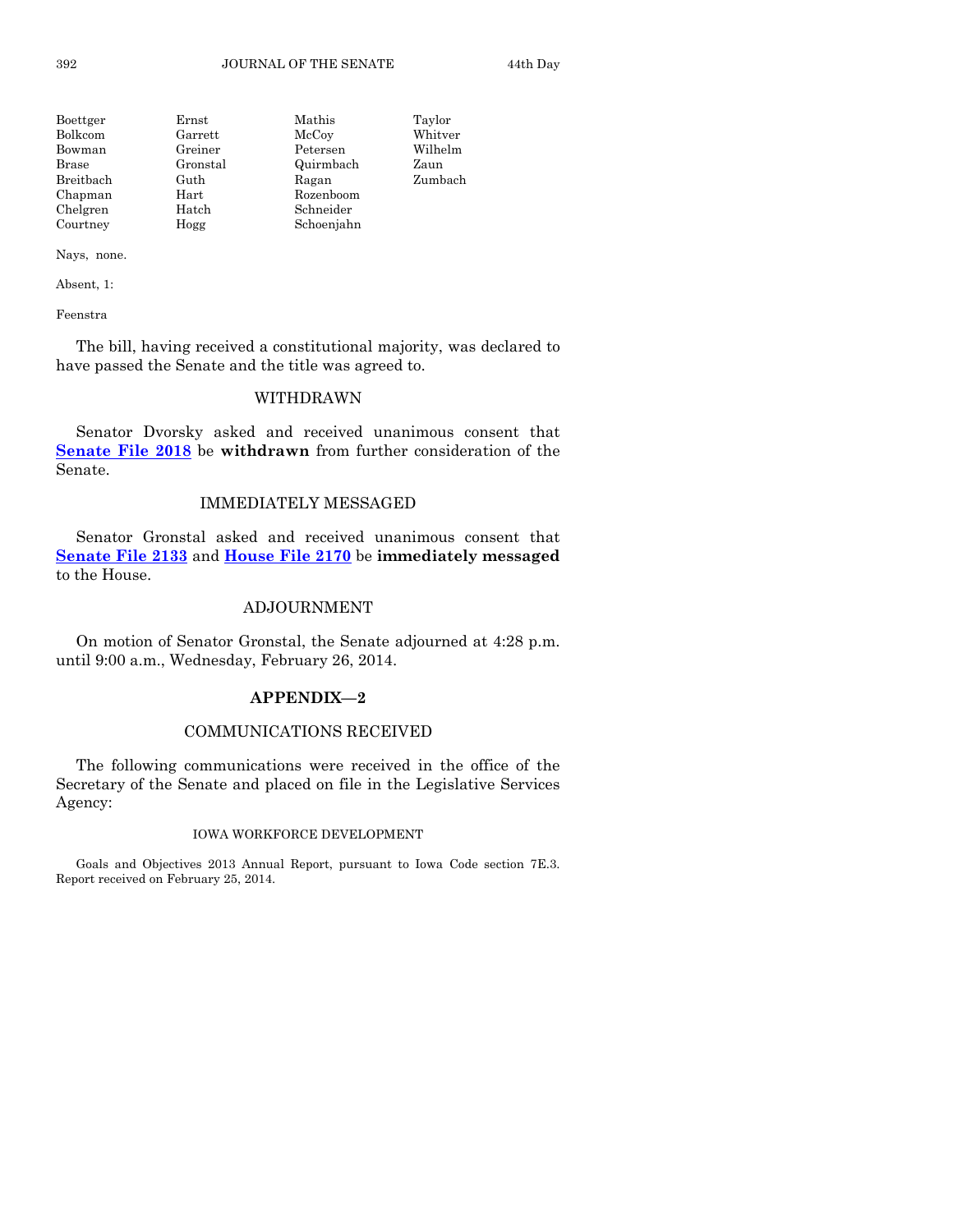Joint Investment Trust Report, pursuant to Iowa Code section 12B.10A(7). Report received on February 25, 2014.

Nursing Workforce Data Clearinghouse Report, pursuant to Iowa Code section 84A.11(5). Report received on February 25, 2014.

Occupational Safety and Health 2013 Annual Report, pursuant to Iowa Code section 88.19. Report received on February 25, 2014.

# REPORT OF COMMITTEE MEETING

#### **APPROPRIATIONS SUBCOMMITTEE ON TRANSPORTATION**, **INFRASTRUCTURE**, **AND CAPITALS**

**Convened:** Tuesday, February 25, 2014, 10:30 a.m.

**Members Present:** McCoy, Chair; Beall, Vice Chair; Kapucian, Ranking Member; and Bowman.

**Members Absent:** Anderson (excused).

**Committee Business:** Organizational meeting.

**Adjourned:** 11:35 a.m.

# INTRODUCTION OF RESOLUTION

**[Senate Resolution](http://coolice.legis.iowa.gov/Cool-ICE/default.asp?Category=billinfo&Service=Billbook&frame=1&GA=85&hbill=SR108) 108**, by Johnson, a resolution celebrating the installation of a statue of Norman Borlaug in our nation's Capitol and recognizing March 25, 2014, as National Agriculture Day in the United States.

Read first time under Rule 28 and referred to committee on **Rules and Administration**.

#### STUDY BILL RECEIVED

#### **[SSB 3201](http://coolice.legis.iowa.gov/Cool-ICE/default.asp?Category=billinfo&Service=Billbook&frame=1&GA=85&hbill=SSB3201) Ways and Means**

Modifying provisions applicable to the solar energy system tax credit, and including retroactive applicability provisions.

# SUBCOMMITTEE ASSIGNMENTS

#### **[Senate File 2198](http://coolice.legis.iowa.gov/Cool-ICE/default.asp?Category=billinfo&Service=Billbook&frame=1&GA=85&hbill=SF2198)**

WAYS AND MEANS: Black, Chair; Behn and Seng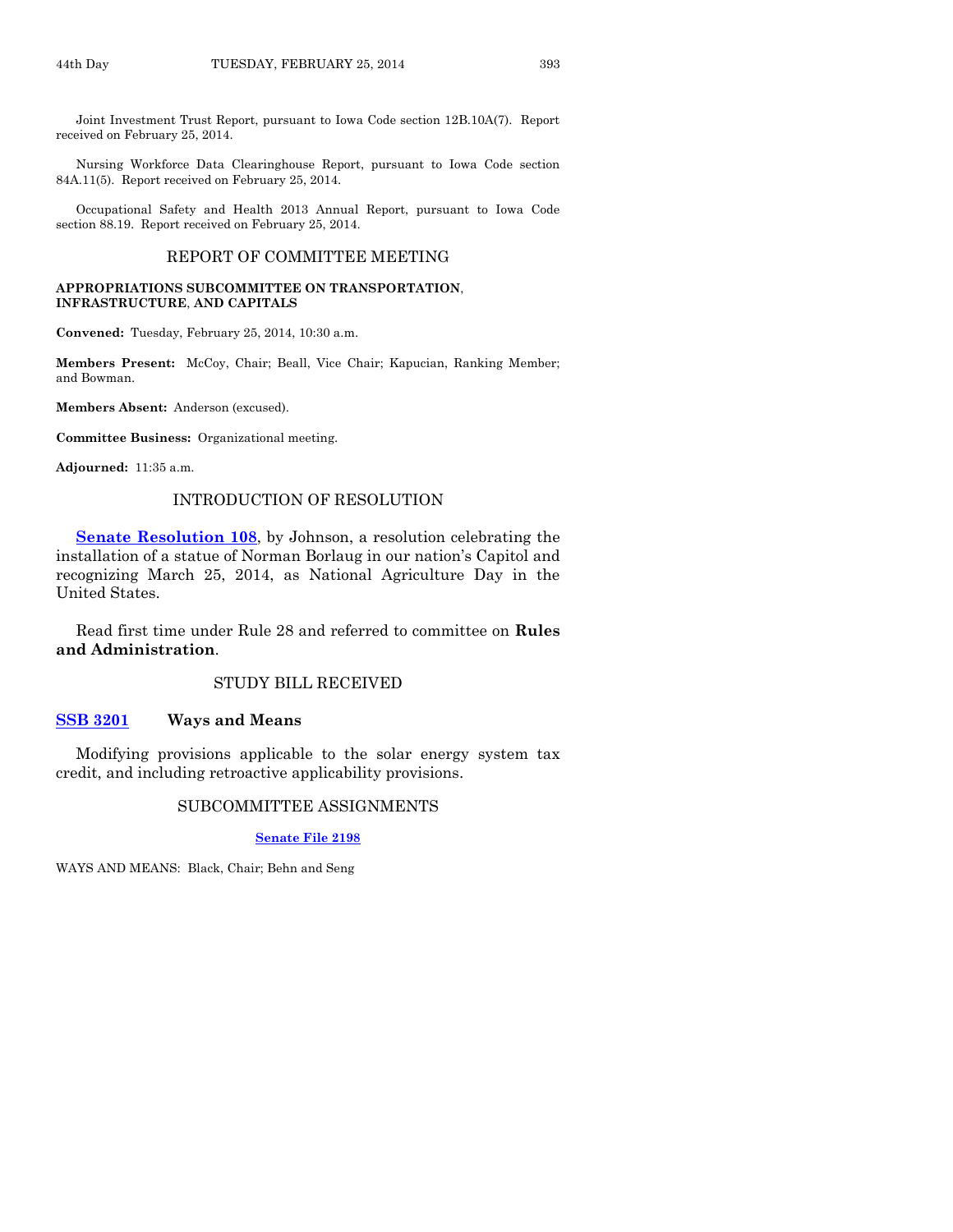#### **[Senate File 2229](http://coolice.legis.iowa.gov/Cool-ICE/default.asp?Category=billinfo&Service=Billbook&frame=1&GA=85&hbill=SF2229)**

APPROPRIATIONS: Dvorsky, Chair; and Chapman

#### **[Senate File 2233](http://coolice.legis.iowa.gov/Cool-ICE/default.asp?Category=billinfo&Service=Billbook&frame=1&GA=85&hbill=SF2233)**

APPROPRIATIONS: Dvorsky, Chair; Chapman and McCoy

#### **[Senate File 2238](http://coolice.legis.iowa.gov/Cool-ICE/default.asp?Category=billinfo&Service=Billbook&frame=1&GA=85&hbill=SF2238)**

WAYS AND MEANS: Dotzler, Chair; Bertrand and McCoy

#### **[Senate File 2249](http://coolice.legis.iowa.gov/Cool-ICE/default.asp?Category=billinfo&Service=Billbook&frame=1&GA=85&hbill=SF2249)**

APPROPRIATIONS: Dvorsky, Chair; and Chapman

# **[Senate File 2323](http://coolice.legis.iowa.gov/Cool-ICE/default.asp?Category=billinfo&Service=Billbook&frame=1&GA=85&hbill=SF2323)**

WAYS AND MEANS: Dotzler, Chair; Behn and Petersen

# **[SSB 3200](http://coolice.legis.iowa.gov/Cool-ICE/default.asp?Category=billinfo&Service=Billbook&frame=1&GA=85&hbill=SSB3200)**

#### (Reassigned)

APPROPRIATIONS: Ragan, Chair; Chapman and Dvorsky

#### **[SSB 3201](http://coolice.legis.iowa.gov/Cool-ICE/default.asp?Category=billinfo&Service=Billbook&frame=1&GA=85&hbill=SSB3201)**

WAYS AND MEANS: Hogg, Chair; Bolkcom and Smith

# GOVERNOR'S APPOINTEE PLACED ON EN BLOC CONFIRMATION CALENDAR

The following appointee, assigned to standing committee for investigation, was placed on the En Bloc Confirmation Calendar with recommendation for confirmation:

# **NATURAL RESOURCES AND ENVIRONMENT**

LaQuanda Hoskins – Environmental Protection Commission

# AMENDMENTS FILED

| $S - 5014$ | S.F. | 2240 | Judiciary               |
|------------|------|------|-------------------------|
| $S - 5015$ | S.F. | 2253 | Jack Hatch              |
| $S - 5016$ | S.F. | 2201 | Robert M. Hogg          |
| $S - 5017$ | S.F. | 2232 | Janet Petersen          |
| $S - 5018$ | S.F. | 2259 | Janet Petersen          |
| $S - 5019$ | S.F. | 2243 | William A. Dotzler, Jr. |
| $S - 5020$ | S.F. | 2243 | Tod R. Bowman           |
|            |      |      |                         |